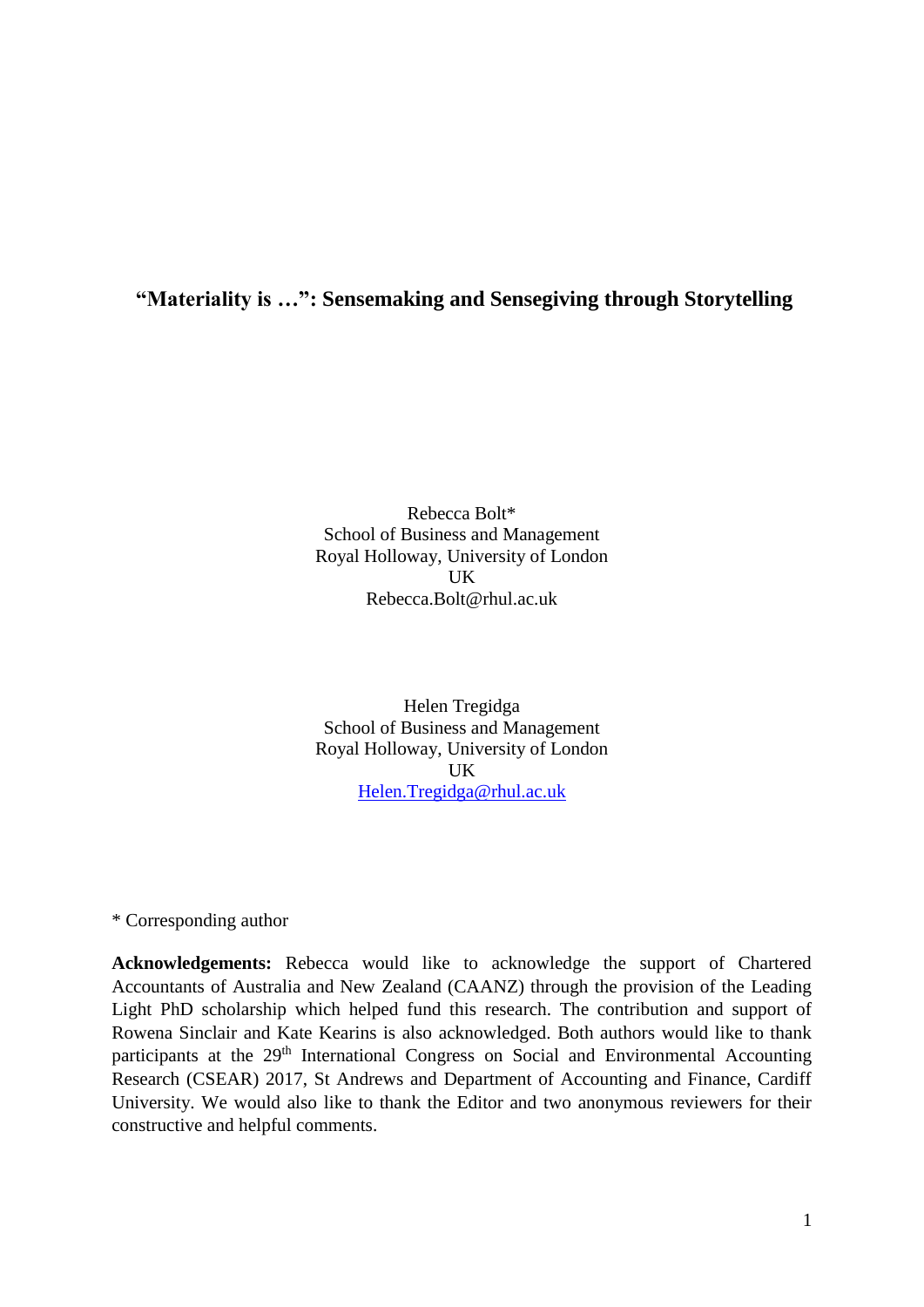# **"Materiality is…": Sensemaking and Sensegiving through Storytelling**

# **ABSTRACT**

**Purpose** – To explore the role and implications of storytelling and narrative as a means of making sense of, and giving sense to, the ambiguous concept of materiality.

**Design/methodology/approach** – The use of stories was 'discovered' through the authors' attempts to 'make sense' of data from sixteen interviews with participants from the financial and nonfinancial reporting and assurance contexts. We analyse the participants' use of stories through a sensemaking/sensegiving lens.

**Findings** – While participants struggle to define what materiality *is¸* they are able to tell 'stories' about materiality *in action*. We find stories are a key vehicle through which participants make sense of and give sense to materiality, for themselves and (an)other. Participants tell three types of stories in sensemaking/sensegiving processes: the lived, the adopted, and the hypothetical. We further identify 'rehearsed' and 'ongoing' narratives, which take any of the three story types. The use of stories to make and give sense to materiality reveals a disconnect between the static, technical definitions of materiality currently favoured by standard setters and guidance providers, and the creative authoring processes the participants employ.

**Practical implications** –We argue for a move towards the use of stories and narratives about materiality in standard setting, specifically 'materiality in action', which our findings suggest may assist in creating shared understandings of the ambiguous concept.

**Originality/value –** While previous research considers *what* materiality means within financial and nonfinancial reporting and assurance contexts, we empirically analyse *how* people understand and make sense/give sense to materiality. We also contribute to the use of sensemaking/sensegiving processes within the accounting literature.

**Keywords:** sensemaking and sensegiving; storytelling; materiality

### **1. Introduction**

*One of the comments that I made after I had interviewed participants was that the participants used stories to relay their understanding of what they perceived materiality to mean. What was happening in the interviews was that when I asked the participant what materiality meant within reporting/assurance, or what kind of thing influenced what information was externally reported, the participant might start out using some more descriptive words, and would then follow this up with a 'story' that more clearly illustrated their understanding, and I can only assume was also intended to help me to understand the participants' point of view. I considered the participants to be telling 'stories' as they were talking in narratives, drawing on their own experiences, and/or recounting an event or series of events that had meaning for them (regarding materiality). Significantly my impression was that these stories were how they themselves had understood some aspect of materiality or*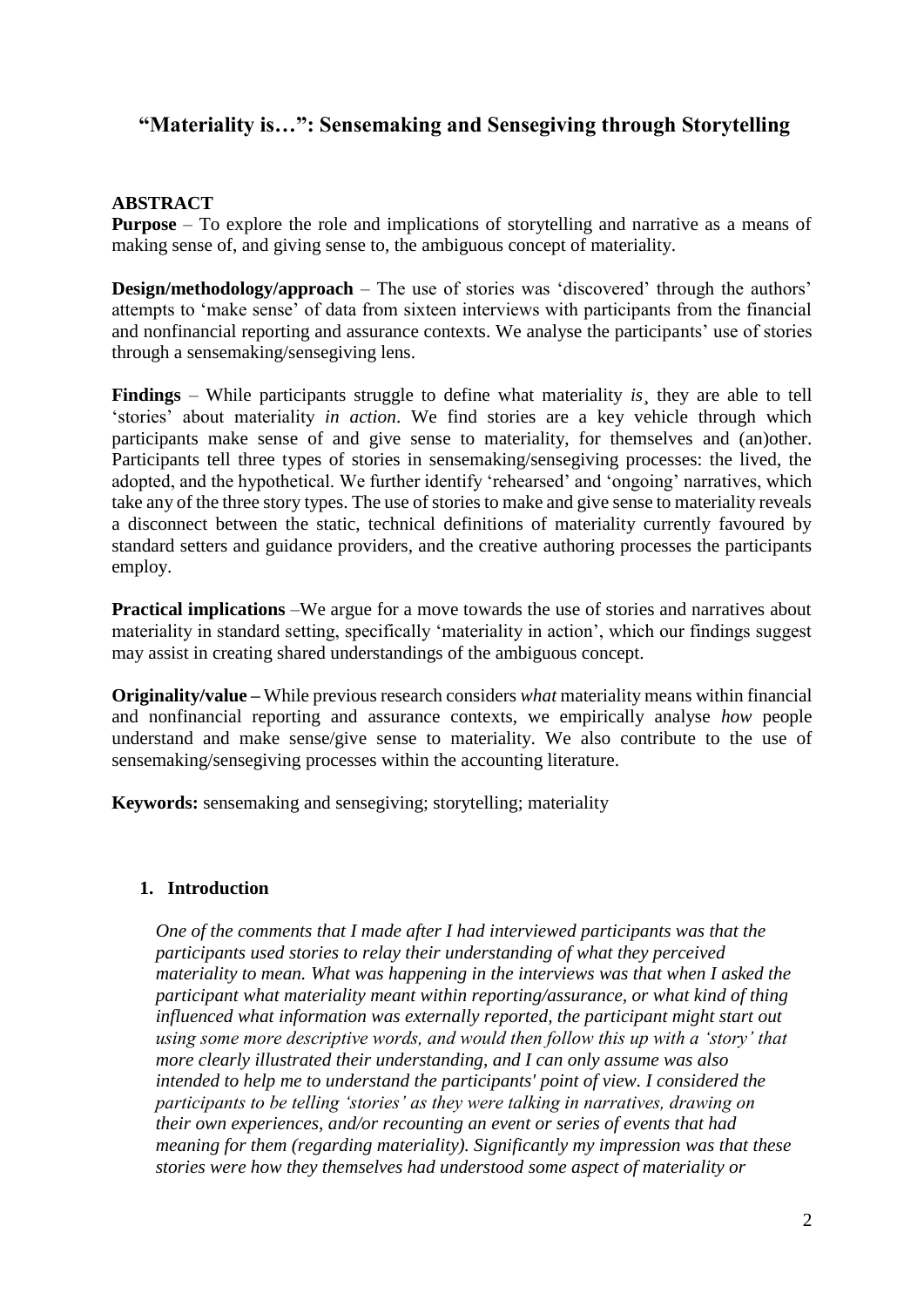*learnt something through the story that then influenced how they understood materiality. Sometimes the stories appeared to ramble on throughout the interview and the participant would keep referring back to an earlier anecdote as the interview progressed. Other stories had a general plot or a point; they were not circular and were recounted with purpose. Some stories drew upon the participant's personal experiences with materiality and aspects of materiality. Matt's story of what the 'nature' of materiality meant was drawn from his own experiences. Daniel, in explaining materiality as a 'magic number' similarly drew upon his experiences in practice as an assurance graduate. Other participants reflected from the 'outside looking in' at what materiality could mean for an organisation they had knowledge of but don't actually have experience within. Chris's interview where he talks about what materiality should mean for a company like X is an example of this, where he discusses X's approach to reporting and why he doesn't think they have addressed materiality appropriately*.

The extract above is from an email exchange<sup>i</sup> following several discussions between the authors (then doctoral student and supervisor) to 'make sense' of interview data on the meaning(s) of the materiality concept. The email was the student's response to the supervisor's request to try and articulate what she meant by the participants' use of 'story'ii when responding to questions on what materiality meant to them. This extract forms the beginning of the idea for this paper, which explores the role of storytelling in materiality sensemaking and sensegiving.

Materiality is recognised as a fundamental concept in financial and nonfinancial reporting and assurance (Brennan and Gray, 2005; Edgley *et al.*, 2015; Houghton *et al*., 2011; Iyer and Whitecotton, 2007; Messier *et al*., 2005; Puroila and Mäkelä, 2019; KPMG, 2020) – reflected through an increase in guidance on materiality from accounting and reporting institutions (e.g., AccountAbility, 2018; Global Reporting Initiative (GRI), 2016; International Auditing and Assurance Standard Board (IAASB), 2013; International Integrated Reporting Council (IIRC), 2021; Sustainability Accounting Standards Board (SASB), 2018). However, and despite the perceived importance of materiality, the concept is widely argued to be contested and ambiguous (Dumay *et al.,* 2015; Edgley, 2014; Roberts and Dwyer, 1998; Unerman and Zappettini, 2014). While previous studies have examined the contested and ambiguous nature of materiality (Edgley, 2014; Houghton *et al.,* 2011; Messier *et al.,* 2005) and judgement concerning materiality decision-making (DeZoort, *et al.,* 2006; Green and Chen, 2019; Moroney and Trotman, 2016), *how* people make sense of the concept, and how they communicate their understanding(s) of it to others, is less well known.

We draw on interviews with a range of participants to examine how they make sense of materiality (for themselves) and give sense (to (an)other) within the financial and nonfinancial reporting and assurance contexts. Specifically, we address the research question, "how do actors make sense and give sense to materiality, and what are the implications of this sensemaking and sensegiving process?". As noted, we find participants use stories in materiality sensemaking and sensegiving. We examine the stories told by participants, not in relation to their content (the 'story' itself), but rather their use in sensemaking and sensegiving processes. Here, we are not interested in *what* materiality means but rather in *how* people make sense of this ambiguous and complex concept, and how they communicate their understanding(s) of it.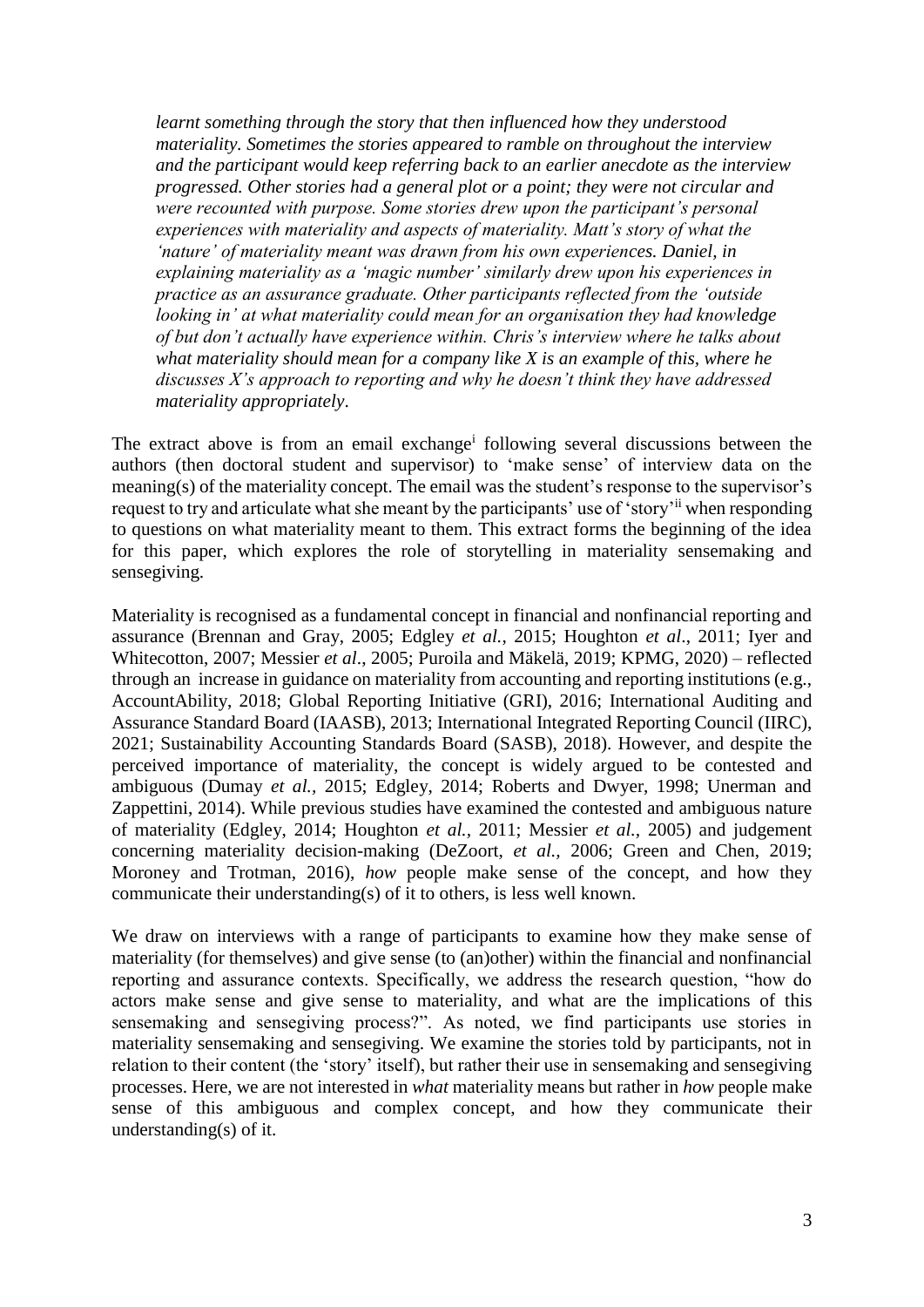We contribute to two streams of accounting literature. First, we contribute to the accounting literature on materiality (Dumay *et al*., 2015; Edgley, 2014; Edgley *et al*., 2015; Iyer and Whitecotton, 2007; Puroila and Mäkelä, 2019; Unerman and Zappettini, 2014). We extend the literature that brings attention to the plethora of ambiguous and contested conceptions of materiality by focusing on *how* stories are used to navigate this complexity and ambiguity and make sense of, and give sense to, materiality. Our focus on materiality across both the financial and nonfinancial contexts is also somewhat novel and demonstrates the value of considering materiality across multiple settings (see Moroney and Trotman (2016) for another rare example of a consideration across multiple contexts). Second, we contribute to the use of sensemaking and sensegiving within accounting (Apostol *et al*., 2021; Baker and Schaltegger, 2015; Goretzki and Messner, 2016; Kraus and Strömsten, 2012; Stein *et al.*, 2017; Tillman and Baker, 2008). Our analysis, and a reflection on our role within the research, demonstrates the value of this perspective in understanding accounting concepts. We also suggest further areas where this perspective would be of value.

The paper is structured as follows. Next, we discuss the extant literature on materiality. We focus on the literature which argues that the materiality concept in accounting is fundamental, ambiguous and contested. In Section three, we discuss the sensemaking and sensegiving literature - the framework for our analysis. We then present our data sources and method in Section four. The participants' use of stories and the forms these stories take are analysed in Section five. Key aspects of our findings and their implications are presented in Section six before concluding the paper.

## **2. The Materiality Concept in the Financial and Nonfinancial Reporting and Assurance Contexts**

The materiality concept is broadly acknowledged as being concerned with determining what events and issues are considered important enough to be included within reporting, and relatedly, what events and issues are not considered important enough to be included. In separating and distinctly filtering out less important information, materiality enhances reporting clarity, understandability and integrity (Edgley *et al*., 2015; Iyer and Whitecotton, 2007; Unerman and Zappettini, 2014). While historically, materiality has typically been viewed within financial reporting and assurance (Messier *et al*., 2005), the concept is also a focus in nonfinancial reporting and assurance (Canning *et al.,* 2019; Mio *et al.,* 2019). For example, materiality features within prominent nonfinancial guidelines produced by the GRI, AccountAbility 1000, the IIRC and SASB (AccountAbility, 2008a; 2008b; De Martinis and Burrowes, 1996; Edgley *et al*., 2015; GRI, 2016; Heitzman *et al*., 2010; IIRC, 2021; Messier *et al*., 2005).

Though Edgley *et al.* (2015, p. 1) describe materiality as an "iconic reporting concept" (Edgley *et al*., 2015, p. 1), the workings of materiality remain veiled and elusive (Brennan and Gray, 2005; Edgley, 2014). The consequences of this ambiguity are explored within the extant materiality literature. Some authors suggest a lack of clarity and visibility on materiality legitimises and promotes the accounting profession as a so-called 'public service', while simultaneously obfuscating its workings and alienating report users and stakeholder groups (Dumay *et al.*, 2015; Edgley, 2014; Iyer and Whitecotton, 2007; Puroila and Mäkelä, 2019; Roberts and Dwyer, 1998; Unerman and Zappettini, 2014). Edgley (2014) argues that, within the accounting profession, the lines that define materiality are blurred and vague. This ambiguity serves to enhance the potential for manipulation of materiality and judgements around materiality processes that justify questionable accounting, reporting, and assurance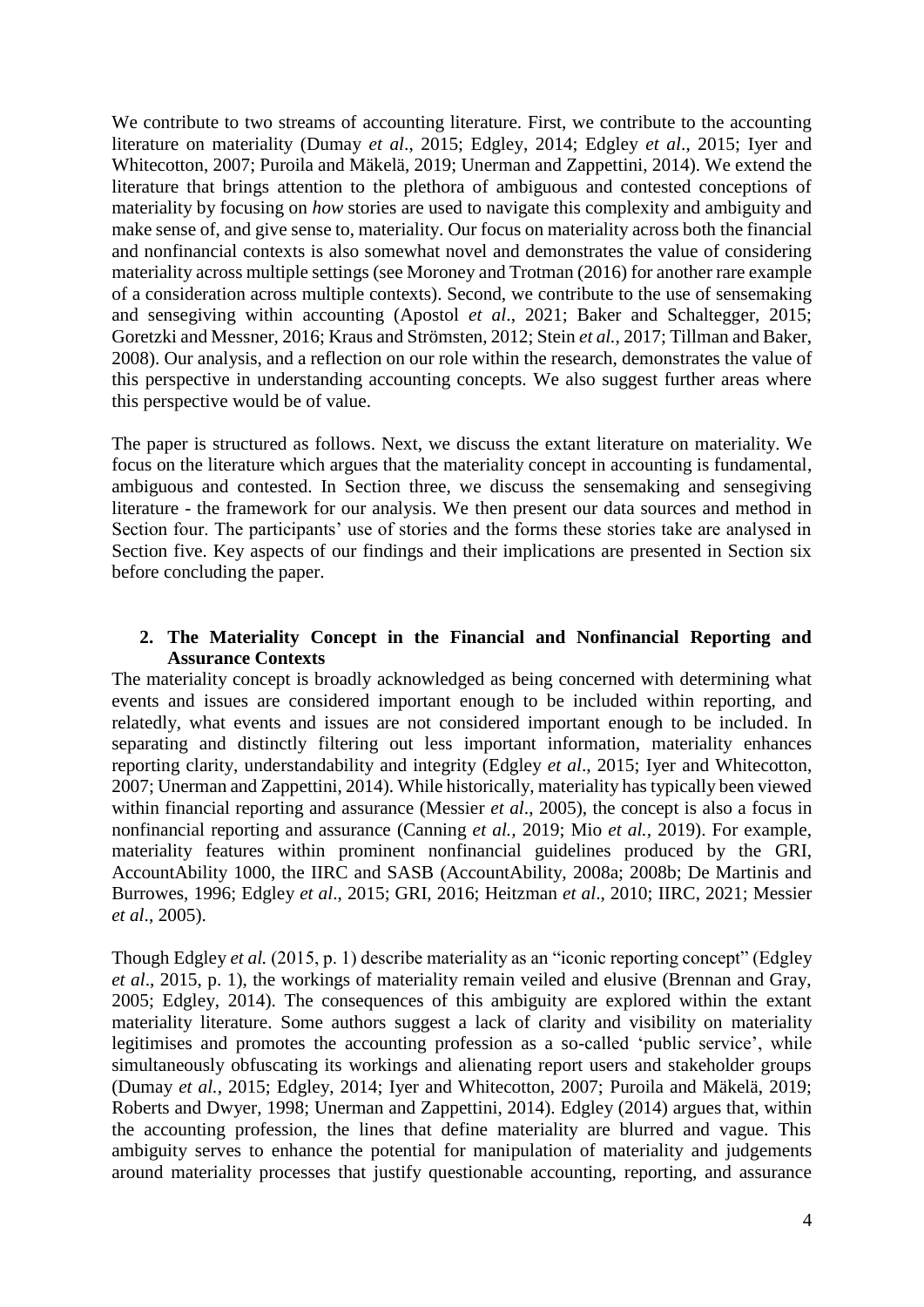practices; unreasonably limit the scope of (nonfinancial) reporting; and shield professional misconduct (see also, Solomon and Edgley, 2008, Unerman and Zappettini, 2014). Notably, discussions of the consequences of ambiguity are mainly found within nonfinancial reporting and assurance (Edgley et al., 2015; Faux, 2012; Unerman and Zappettini, 2014)<sup>iii</sup>.

The recognition and concern with ambiguity has led to several examinations of the meaning of materiality (Houghton *et al*., 2011; Edgley 2014; Edgley *et al.*, 2015; Eccles and Krzus, 2015; Puroila and Mäkelä, 2019). Overall, these studies find materiality to be an abstract and contested concept that evades definition. Authors ultimately argue that there is a lack of a shared understanding within (Deegan and Rankin, 1997; Edgley, 2014; Houghton *et al.,* 2011) and outside of the accounting profession (Iyer and Whitecotton, 2007; Roberts and Dwyer, 1998; Unerman and Zappettini 2014). Houghton *et al*. (2011, p. 482) illustrate this point in their analysis of focus group interactions and interviews with stakeholders of audit and assurance engagements, finding "[d]ifferences exist[ing] in perceptions of the meanings, application, importance, and consequences of the concept of audit materiality, and the level of understanding held about its relevance to the audit function." Edgley (2014) argues that multiple constructions of materiality are made possible through the consideration of materiality as an abstract rather than a definite concept, where the only consistent boundary limiting the interpretation is that something is found to be material only by it *not* being immaterial. Eccles and Krzus (2015, p. 119) go so far as to characterise materiality as 'binary'. Such abstract and diverse understandings of what materiality *is* has consequences at the theoretical and practical levels.

There does, however, appear to be some demand for a clear definition of materiality within the accounting profession (Deegan and Rankin, 1997; Houghton *et al.*, 2011).<sup>iv</sup> And, given the fundamental nature of materiality to financial and nonfinancial reporting, as well as to assurance practices, it is not surprising that various guidance documents seek to provide definitions of the term. These definitions appear to take two forms.

First, some guidance documents present definitions of the concept through the provision of short statements, which are technical and rational in nature (Edgley, 2014; Edgley *et al.*, 2015; Puroila and Mäkelä, 2019). Such definitions, and the related guidance that accompanies them, do not recognise complexity or at least reduce complexity. They present short, definitive statements as to what materiality means. For example, in the GRI 101 Foundation Standard, the GRI states that material topics "reflect the reporting organization's significant economic, environmental, and social impacts; or substantively influence the assessments and decisions of stakeholders" (GRI, 2016 p. 10). In addition, the materiality guiding principle in the International Integrated Reporting Framework states that "an integrated report should disclose information about matters that substantively affect the organization's ability to create value over the short, medium and long term" (IIRC, 2021, paragraph 3.17). The IIRC seeks to provide additional clarity in the Materiality guiding principle subsections *Identifying relevant matters* and *Evaluating importance,* stating that a relevant material matter is one that is "sufficiently important in terms of its known or potential effect on value creation" (IIRC, 2021, paragraph 3.24). Similarly, the AA1000 standards define materiality as relating to "identifying and prioritising the most relevant sustainability topics, taking into account the effect each topic has on an organisation and its stakeholders." AccountAbility defines a material topic as "a topic that will substantively influence and impact the assessments, decisions, actions and performance of an organisation and/or its stakeholders in the short, medium, and/or long term" (AccountAbility, 2018, p. 20).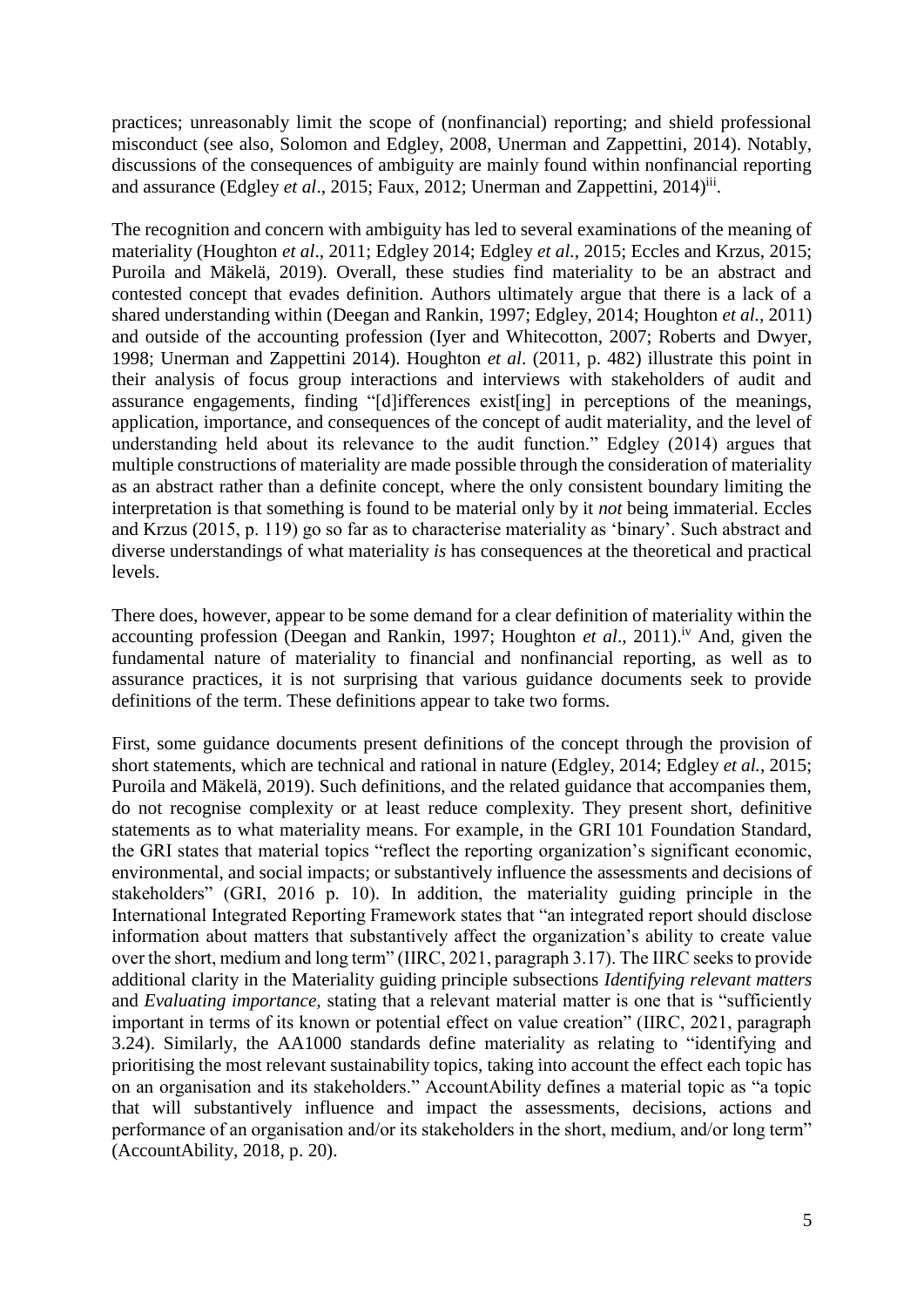The second approach we characterise from the reporting and assurance guidance documents is an attempt to define materiality through broad interpretive explanations. For example, ISA 320 defines materiality as being concerned with reducing the probability of "uncorrected and undetected misstatements" (IAASB, 2013, section 9). Misstatements and omissions are considered "material" if they could reasonably be expected to influence the decision-making of the users of financial statements. While considered in the context of surrounding circumstances, the determination of materiality 'thresholds' when deciding what constitutes material misstatements or omissions ultimately falls under the 'professional judgement' and perception of the assuror within the IAASB guidance (IAASB, 2013, section 4).

We would argue that both forms of definition are not very effective. While at first glance both definitive statements and interpretive explanations appear to provide clarity, on closer attention, they are vague and, in the case of the IIRC guidance, circular. As such, existing definitions would appear to do little to provide clarity to meaning. The lack of definition and clarity has been noted, with Edgley (2014) and Roberts and Dwyer (1998) suggesting that materiality has persistently evaded definitive codification in reporting guidance documents, as well as in accounting and assurance standards. Furthermore, the reluctance of professional guidance standard setters to provide 'decisive and authoritative' materiality guidance is argued to be a potential contributor to the vague, malleable nature of the concept and the veiled workings of materiality decisions and processes (Edgley, 2014; Edgley *et al.,* 2015). That is, instead of reducing ambiguity, they contribute to it. Edgley *et al*. (2015) consider this to be the case within financial and, especially, nonfinancial reporting and assurance. They criticise the guidance available, labelling it as a set of "generic characteristics" (Edgley *et al.,* 2015, p. 4).

It is perhaps important to clarify that we are not suggesting that the meaning of materiality is the same in both financial and nonfinancial contexts or in the reporting and assurance contexts. Indeed, as Puroila and Mäkelä (2019) argue, the introduction of materiality within nonfinancial reporting and assurance has the potential to challenge the narrow scope and the dominance of shareholder interests within materiality assessments. Furthermore, while these debates over meaning are important to our discussion, in this paper we do not seek to examine the meaning of the concept but rather to analyse *how* meaning is constructed and communicated. Eccles and Krzus (2015) and Iyer and Whitecotton (2007) argue that the limited authoritative guidance on materiality leads materiality to be influenced and unofficially defined by how the concept is interpreted in 'action'. However, and despite this practical aspect, *how* materiality is understood has not been comprehensively investigated.

Analyses of how materiality is understood are rare. One example from the literature is Eccles and Krzus (2015), who argue that materiality is socially constructed<sup>vi</sup> and that a "common understanding" of materiality is "mutually negotiated" within reporting and assurance practices and in law. They further posit that materiality is constructed through the use of both symbolism and societal agents (defined as people who hold a position of power within society), and imply that symbolism around the meaning of materiality is, consciously and/or unconsciously, created and disseminated (or, more strongly, 'imposed') by societal agents, who carry authority over the intended audience. Unerman and Zappettini (2014) also discuss how materiality has come to be understood. The authors note that materiality is constructed through negotiation, stating that "…any definition of materiality represents a contested arena", where the meaning of materiality is constructed through "tense" negotiation between stakeholders and organisational agents (Unerman and Zappettini, 2014, p. 184).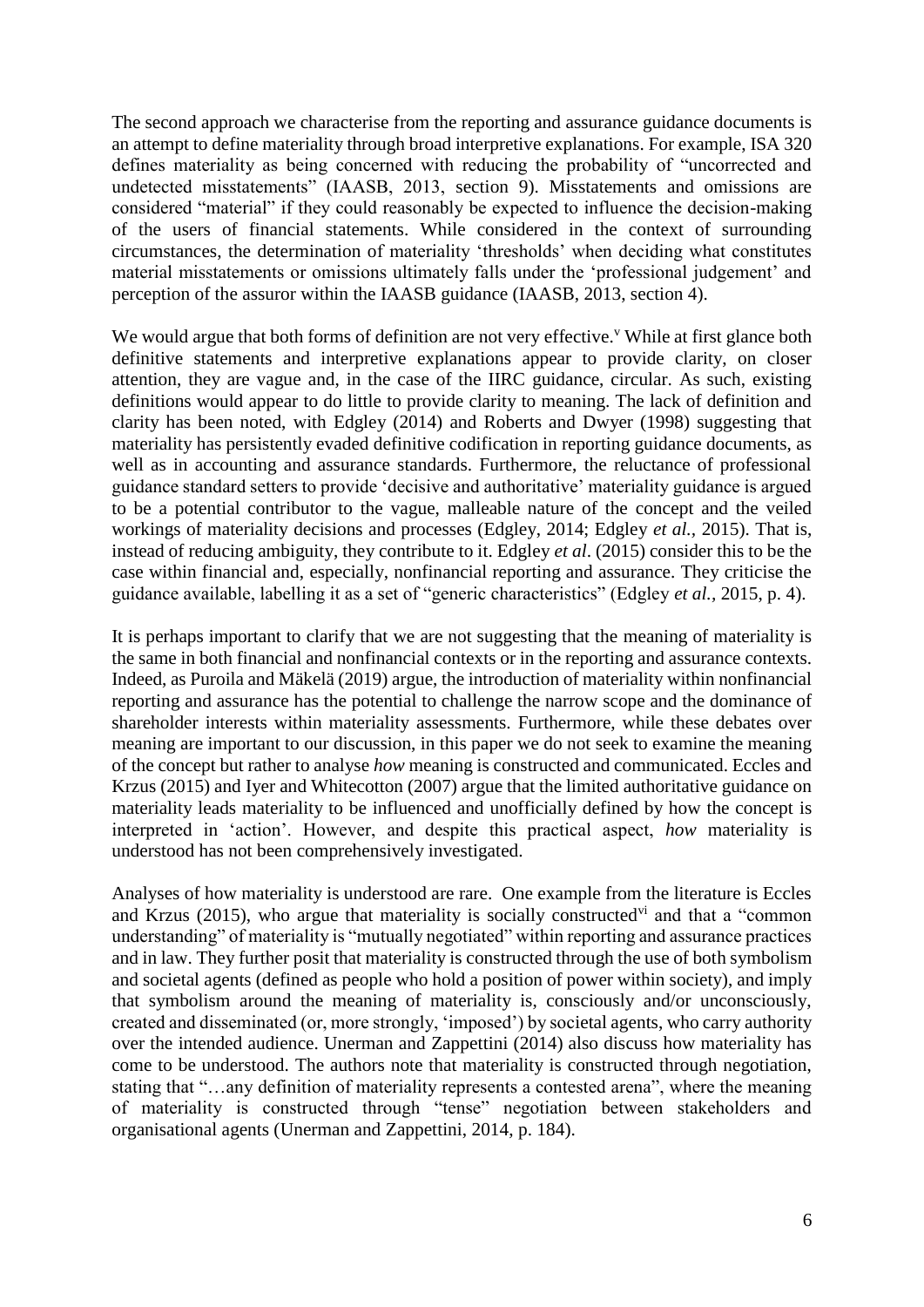Overall, materiality, despite being a fundamental accounting concept, evades rigid definition. There are also questions over the usefulness of reporting and assurance standards and guidance in providing clarity to the concept. While some researchers have sought to examine *what* materiality means within the financial and nonfinancial reporting and assurance contexts (Edgley, 2014; Edgley *et al.,* 2015; Puroila and Mäkelä, 2019), we examine the much less analysed question of *how* materiality is understood. That is, we examine *how* people make sense of this ambiguous and complex concept and communicate their understandings to give sense to (an)other. To us, such a consideration is necessary if we are to consider why a shared understanding has not been achieved and if we wish to gain a deeper understanding of this important accounting concept. We also note that such an investigation has potential implications for a number of other ambiguous and vague, yet fundamental, accounting concepts (e.g. 'true and fair', 'understandability'). A sensemaking and sensegiving perspective informs our analysis

# **3. Sensemaking and Sensegiving**

We draw on the sensemaking and sensegiving literature, particularly that which considers the role of narrative and story in sensemaking and sensegiving processes (e.g., Brown *et al.,* 2008; Humphrey *et al.,* 2011; Maclean *et al.,* 2011), to construct our analytical framework. This literature is extensive and fragmented (see Maitlis and Christianson (2014)<sup>vii</sup> and Sandberg and Tsoukas (2015) for reviews). Below we discuss key aspects relevant for this study.

Sensemaking can be defined as "the process through which people work to understand issues or events that are novel, ambiguous, confusing, or in some other way violate expectations" (Maitlis and Christianson, 2014, p. 57). As Maitlis and Christianson (2014, p. 58) expand in relation to the organisational context, "[w]hen organizational members encounter moments of ambiguity or uncertainty, they seek to clarify what is going on by extracting and interpreting cues from their environment, using these as the basis for a plausible account that provides order and "make sense" of what has occurred, and through which they continue to enact the environment." Sensemaking is "an always-emergent order, continually arising out of human interaction as people attempt to make sense of an ambiguous situation at hand" (Sandberg and Tsoukas, 2015, p. S9). Further, as Apostol *et al*. (2021 p.18) argue, (organisational) sensemaking emerges in "practical situations'' and is thus connected to the realities of everyday organisational life. Sensegiving, a related concept, is "the process of attempting to influence the sensemaking and meaning construction of others towards a preferred redefinition of organizational reality" (Gioia and Chittipeddi, 1991, p. 442).

Sensemaking essentially refers to the processes of interpretation and meaning production that can occur at the level of a group or individual and where "individuals or groups interpret and reflect on phenomena" (Brown *et al.*, 2008, p. 1038). Here, we take a social constructionist perspective. We recognise sensemaking and sensegiving processes as inherently social and discursive. Sensemaking and sensegiving processes are also recognised as going "beyond interpretation", involving "the active authoring of events as frameworks for understanding, as people play a role in constructing the very situations they attempt to comprehend" (Maitlis and Christianson, 2014, p.58). Brown *et al.* (2008) refer to this process as "creative authoring".

Stories and/or narratives are central to sensemaking and sensegiving processes – including sensemaking and sensegiving processes within organisations (Weick, 1995; Maclean *et al.,* 2011). Indeed, as noted by Maitlis and Christianson (2014, p. 81), "many scholars have treated sensemaking and sensegiving as interchangeable with constructing narratives" with research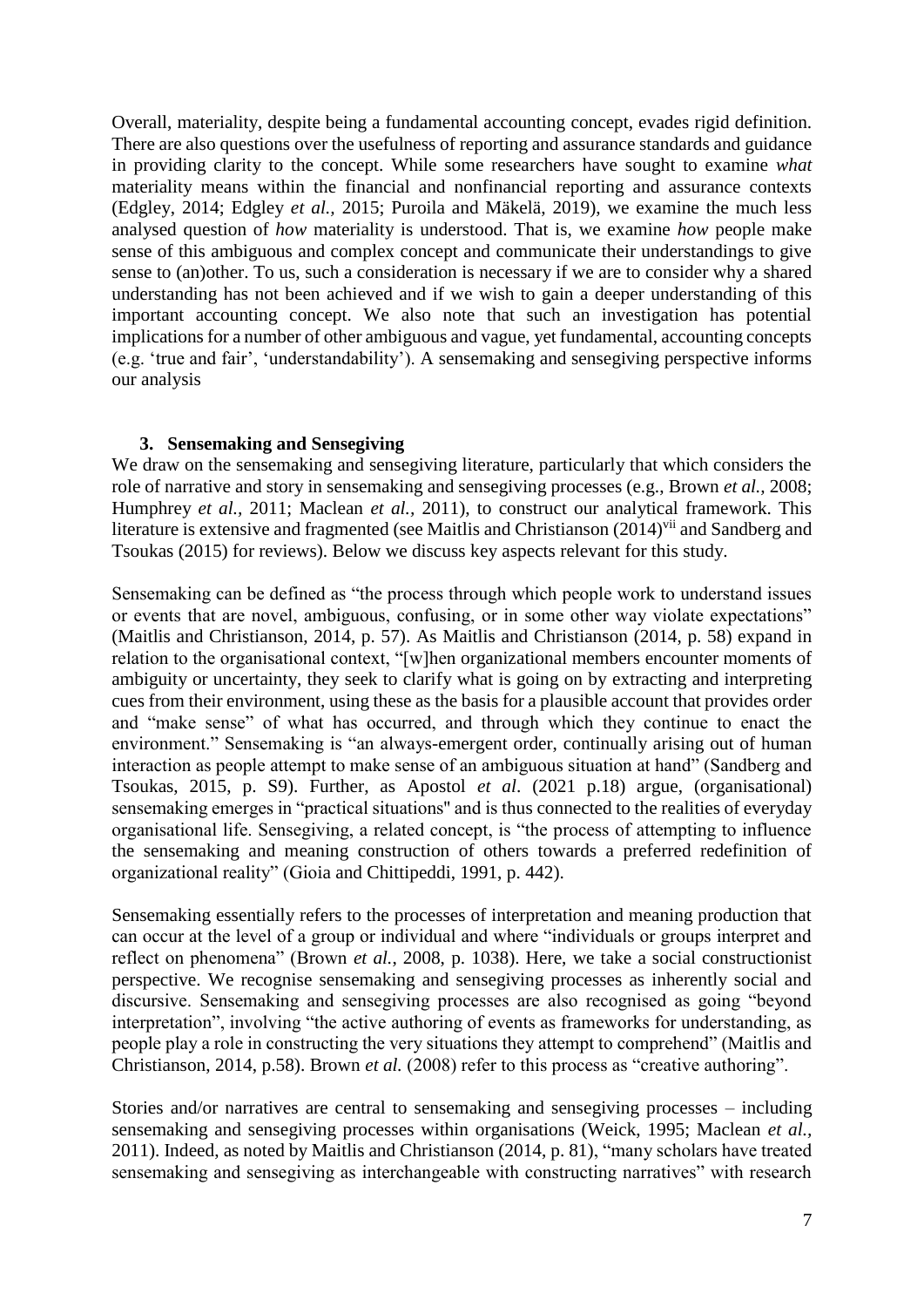on narratives "probably the largest body of discursive work on organizational sensemaking". Sensemaking "allows people to deal with uncertainty and ambiguity by creating rational accounts of the world, which then enable action" (Baker and Schaltegger, 2015, p. 270). Thus key to sensemaking and sensegiving processes are the production of 'accounts' - discursive constructions of reality that interpret or explain (Antaki, 1994) - or the "activation of existing [discursive] accounts" (Maitlis, 2005 p. 21).

Literature on sensemaking often describes sense as constructed in language and shared through narrative (Maitlis and Christianson, 2014). This literature (e.g., Brown *et al.*, 2008) outlines how sensemaking is inherently social, and narrative a primary cognitive instrument which "constitutes the basic organizing principle of human cognition" (Brown *et al*., 2008, p. 1036). "Social actors tell stories of and for themselves in order 'to make things rationally accountable to themselves'" (Weick, 1993, cited in Brown *et al.,* 2008, p. 1052). Narrative sensemaking is the search for "plausibility and coherence that is reasonable and memorable, which embodies past experience and expectations, and maintains the self while resonating with others. It can be constructed retrospectively yet used prospectively, and captures thoughts and emotions" (Brown *et al*., 2008, p. 1038). In short, and in line with the approach taken by Brown *et al.* (2008, p. 1038), "[t]hrough processes of sensemaking people enact (create) the social world, constituting it through verbal descriptions which are communicated to and negotiated with others."

Like Humphrey et al. (2011), who explore the role of storytelling as a means of sensemaking and sensegiving in the context of jazz leadership, we examine how the participants in this study use stories to sensemake and sensegive about materiality. Stories are understood as "reciprocal and interactive sensemaking and sensegiving vehicles" (Humphrey *et al.,* 2011, p. 43). We seek to show how storytelling and narratives act as powerful sensemaking and sensegiving vehicles in relation to the everyday, yet ambiguous concept of materiality.

As above, we see sensemaking as socially constructed. While we are interested in how a group of individual participants makes sense of the materiality concept, we recognise that these meanings are constructed with, and among, others. This socially constructed aspect of sensemaking is evident both in the stories that the participants tell (that is, stories often involve or relate to the experiences of others) as well as the way participants communicate the stories with the interviewer (the sensegiving process). Again, we note that, unlike many sensemaking and sensegiving studies, we are not interested in the content of the stories - that is, the meaning that is constructed - but rather *how* stories are used in the sensemaking and sensegiving processes.

Through our analysis, we contribute to the sensemaking and sensegiving literature – in particular, the sensemaking and sensegiving literature within accounting (Apostol *et al*., 2021; Baker and Schaltegger, 2015; Goretzki and Messner, 2016; Kraus and Strömsten, 2012; Stein *et al.,* 2017; Tillman and Baker, 2008). Sensemaking is often triggered by disruption "such as issues, events, or situations – for which the meaning is ambiguous and/or outcomes uncertain" (Maitlis and Christianson, 2014, p. 70). As Sandberg and Tsoukas (2015, S6) note, the focus of much of the literature has been on "disruptive episodes at the expense of more mundane forms of sensemaking implicated in routine activities." Further, much of the sensemaking and sensegiving literature relates to sensemaking about an event, not a concept (Maitlis and Christianson, 2014). This point is reflected in the accounting literature. For example, Puhakka (2017) examines sensemaking during an episode of post-acquisition integration while Apostol et al. (2021) explore sensemaking in the adoption of sustainability reporting in a B2B company.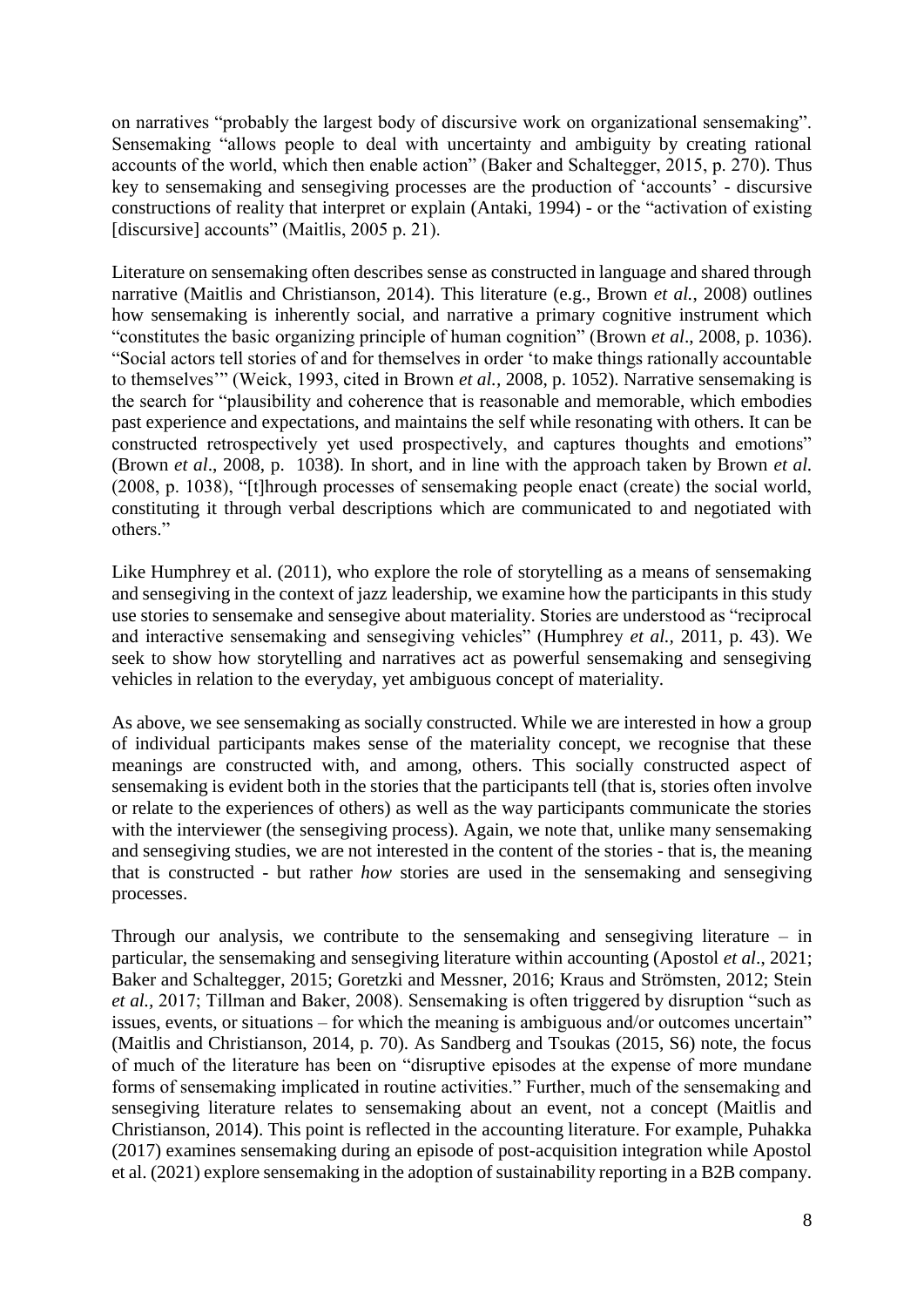In addition, Goretzki and Messner (2016) employ a sensemaking framework in their study of planning meetings on uncertain future events within an Austrian manufacturing company. A notable exception where a concept is analysed is Stein *et al*. (2017). They examine sensemaking on the concept of "transparency". However, Stein *et al.* (2017) situate their study within the broader context of Enron and other accounting scandals that act as 'triggering events' for sensemaking. Materiality constitutes a fundamental concept within the participants' working lives and an important part of their routine activities. Materiality is thus part of everyday organisational realities rather than a 'disruptive episode'. We thus consider sensemaking and sensegiving in relation to the concept of materiality as 'mundane' and without a 'triggering event'. We note below the potential for this perspective in analysing other fundamental yet ambiguous and contested accounting concepts.

#### **4. Data Sources and Method**

Interviews with 16 participants comprise the data source for this paper. The aim of the interviews was to capture the broadest range of possible meanings of materiality within the financial and nonfinancial reporting and assurance contexts.<sup>viii</sup> The interviews were not intended or designed to collect materiality 'stories', but rather to investigate the diversity of meanings of materiality that existed. Indeed, as the email extract at the beginning of the paper illustrates, the use of stories/narratives captured in the interviews was identified during the research process when the lead author reflected on the interviews and field notes in an attempt to make sense of the data. This process highlighted the use of stories and narratives by the participants to make and give sense to materiality. How the participants understand materiality thus appeared to be crucial in unpacking and contextualising the broader contested ambiguity articulated in the extant materiality literature. We consider this point important given that materiality appears to be defined and largely understood through action or 'doing' materiality (Eccles and Krzus, 2015; Iyer and Whitecotton, 2007). Our observation that many stories related to materiality 'in action' is a point we return to further below. Notably, we find stories were used across the diverse group of participants. The remainder of this section outlines the data collection and analysis process before we discuss our findings and their implications.

### *4.1 Identifying Participants and Collecting the Data*

There were two main selection criteria for identifying participants. First, the group of participants as a whole were to be as diverse as possible, so as to capture the range of perspectives on materiality within accounting. Care was taken to identify potential participants from both the financial and nonfinancial contexts, as well as participants who engaged with the materiality concept in different ways (e.g. academics, auditors, assurors, consultants, and standard setters). Second, participants were required to have specific knowledge of materiality through their work roles. The assumption here was that through having specific experiences of materiality, the participants would be able to articulate their knowledge and specific understandings of the concept.

Participants were identified by drawing on the extended networks of the authors and another supervisor<sup>ix</sup>. Through this process, 18 potential participants were identified, contacted via email, and asked to participate in an interview. Of the 18 potential participants contacted, 16 participants agreed and were recruited. Details of the interviews are provided in Table I.

### *Insert Table I Here*

As noted above, all of the recruited participants had specific knowledge of materiality through their work and encountered the concept within their current day-to-day activities. Experiences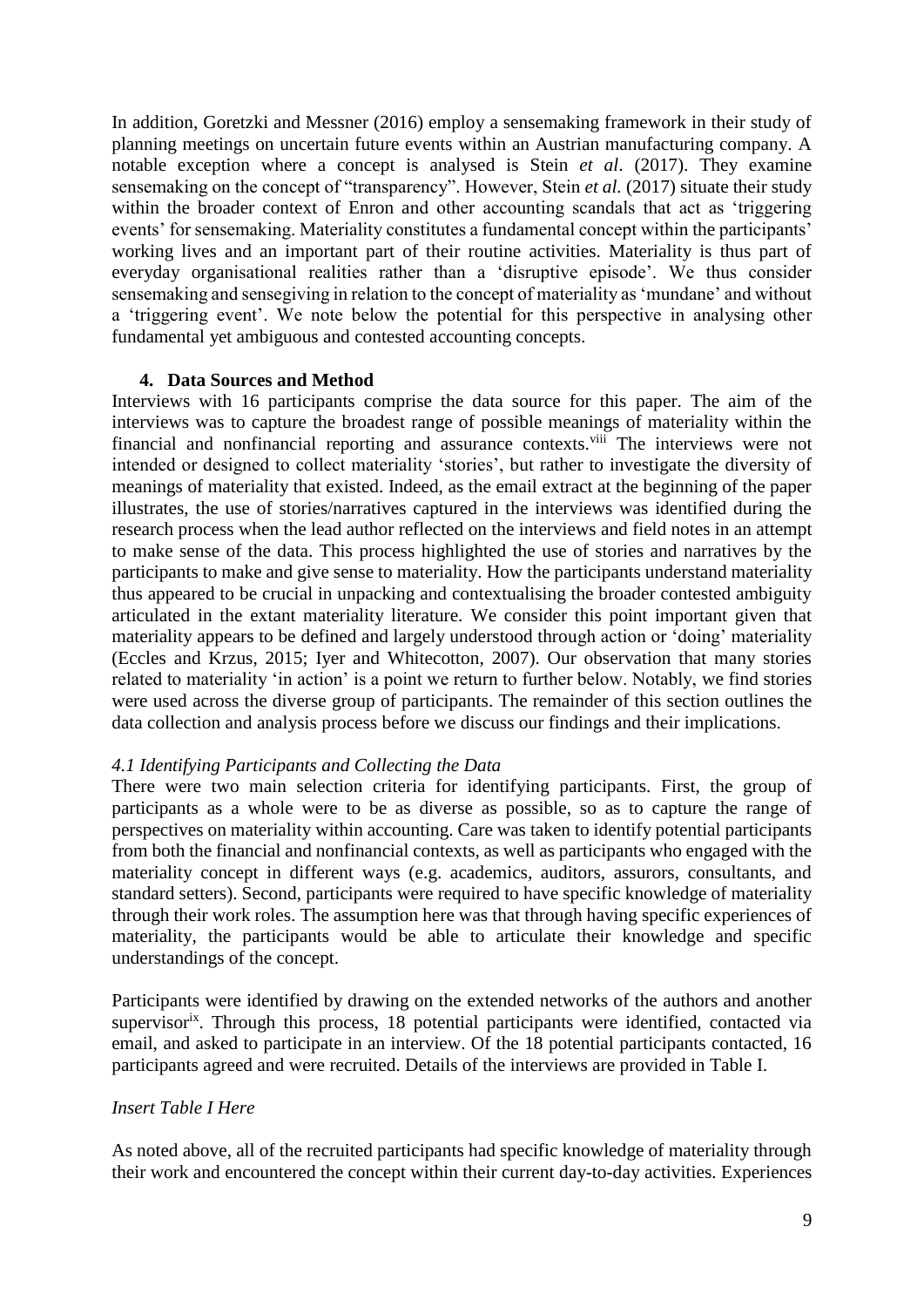included: interactions with financial and/or nonfinancial guidance documents; involvement in materiality determination processes and materiality decisions; discussions on the materiality concept and the process of determining materiality with colleagues and/or stakeholders; or a combination of these activities. The academics interviewed also worked as financial auditors before their career in academia and also had knowledge of materiality through these professional experiences.

All interviews were conducted between June 2016 and September 2016. Interviews were faceto-face except one which was conducted by phone, and all interviews were informal in nature and tone. Twelve interviews took place at the participants' place of work while three were held in cafés. All interviews were recorded and transcribed, with the lead author writing extensive field notes after each interview. Interviews were semi-structured. Questions were prepared in advance but not necessarily asked in the order they were written. Prompting questions were asked throughout the interview, allowing participants to further reflect upon and explore interesting areas relevant to the research project.

All interviews began with a general discussion of financial/nonfinancial reporting, including such things as who decides what to report, and what role, if any, an organisation's stakeholders have in decisions regarding financial and nonfinancial reporting. This approach was useful in addressing the aims of the interviews and contextualising the diverse participants' understandings of materiality (the *content* of the interviews informed future phases of the research project). This paper draws primarily on the participants' responses to the interview question "What does materiality mean to you?" - a question posed following the above initial discussions. This question was deliberately open and somewhat vague (e.g., not specifying financial or nonfinancial), acknowledging arguments relating to ambiguity, and allowing the participants' space to reflect on and communicate their understanding(s) of materiality. As noted, the presence of stories was 'discovered' when the lead author reflected on the interviews, transcripts, and field notes, and more specifically, when reflecting on the nature and structure of participant responses to this question.

While it was not the intent of the authors to elicit stories in response to this interview question, we do, upon reflection, recognise that the question posed does lend itself to such responses. We also recognise that the informal tone of the interviews enabled an interactive and supportive process, where understanding and meaning were mutually constructed between participant and interviewer, potentially resulting in the use of stories as a sensemaking and sensegiving device. Furthermore, and revealed upon a closer examination of the transcripts, some of the participants (11) were asked to provide an example of materiality as a follow-up question. However, five were not. Important to our findings, all of the participants used stories and/or narratives regardless of whether they were prompted for examples. Though all of the participants used stories in their responses, some appeared to be more 'natural' storytellers. These eight 'natural' storytellers in particular tended to tell different or continuing stories unprompted throughout the course of the interview. We reflect on this further below.

Maclean et al. (2011, p. 24) note, the "interviewer has an important part to play in the interview's sensemaking process." We recognise that the interviewer, then a doctoral researcher demonstrating an interest in understanding materiality meaning(s), as well as the informal nature of the interviews, is likely to have had an influence on the sensemaking/sensegiving process. We examine the relationship between the interviewer and the participants in our findings and discussion below. Upon reflecting on the nature of our data and the sensemaking/sensegiving process and role of participants in the social construction of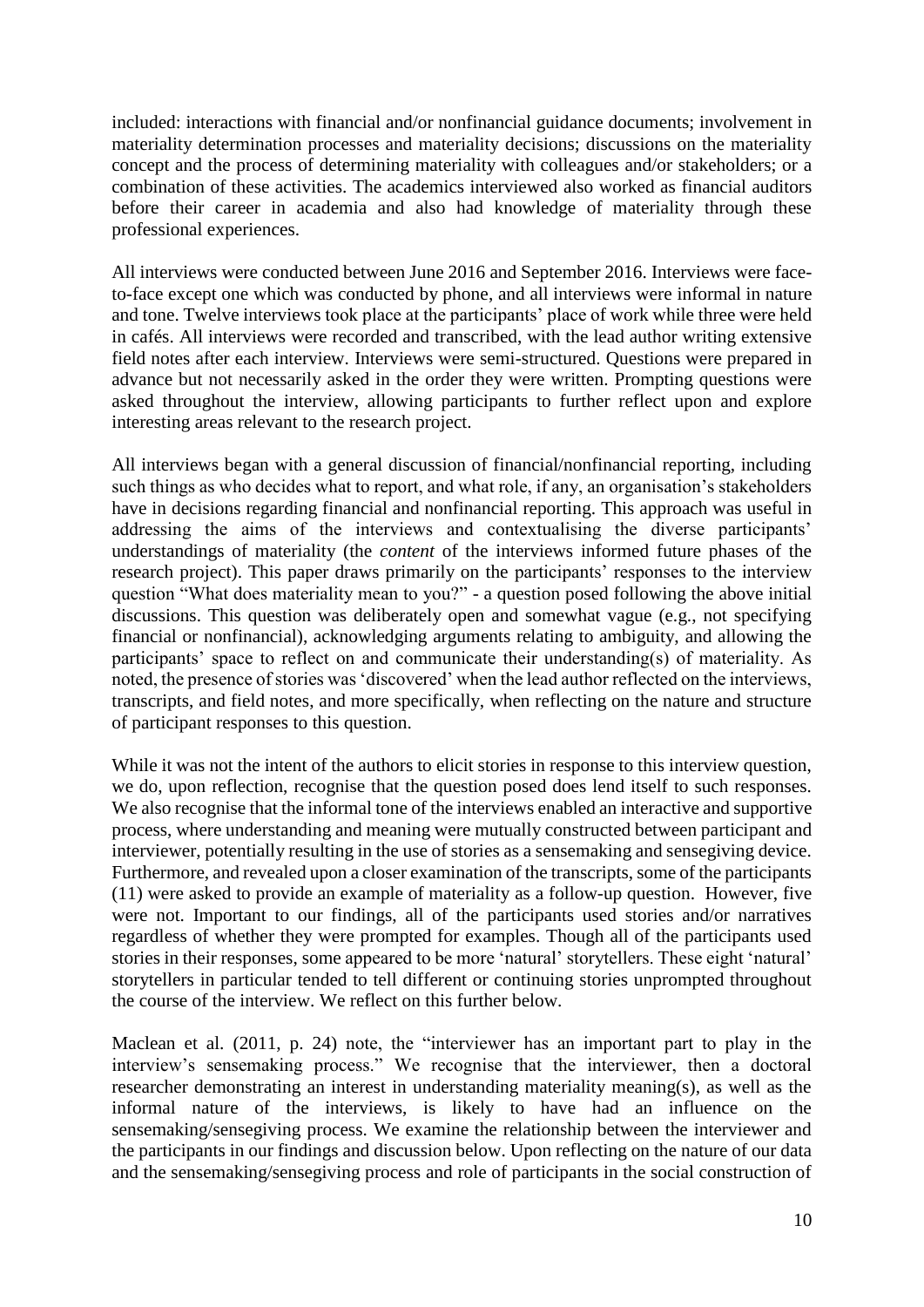meaning, we have chosen to include the names of the participants (anonymised) and interviewer Rebecca (non-anonymised) in our analysis.

# *4.2 Analysing the Data*

The presence of stories within the interviews was first discussed between the authors in an informal meeting and then in the email exchange, as reported at the beginning of the paper. A process of identifying and then 'coding' the stories subsequently took place. The data analysis followed an iterative process.

First, the lead author read the transcripts and extracted stories from them. While the materiality stories were largely present in the participants' responses to the question "what does materiality mean to you?", stories from across the transcripts were identified and extracted. Both authors then individually read the interview excerpts before discussing the data. These discussions were specifically focused on the use of stories and the characteristics of those stories. Again, what interested us was not *what* was said by the participants, in terms of the content of the story which relayed their meaning of materiality. Instead, we were interested in *how* stories and narratives were used by participants to 'make' sense of and also 'give' sense to materiality. As such, though the stories capture the diversity of participants' individual understandings of materiality, when classifying and analysing the stories, we focused on identifying and exploring the stories articulated, not the *content* of understanding. We considered use of stories as a "sensemaking vehicle" and how they were also communicated to the interviewer, "creating powerful visual pictures in the mind of the listener" (Maclean *et al*., 2011, p. 20).

Through our collaborative process, we developed a 'categorisation' derived from the data. Our categorisation consists of two aspects. For clarity, we refer to the first aspect as 'stories' and the second as 'narratives'. We wish to re-emphasise at this point that we do not consider the distinction between 'story' and 'narrative' as essential for our understanding and analysis. We are interested in their use in relation to sensemaking and sensegiving from, and by, the participants as active, creative authors (Brown *et al.,* 2008; Maitlis and Christianson, 2014), rather than the story/narrative structure or content.

The first categorisation of the data, 'stories', relates to the placement of the storyteller in relation to the story and, in particular, the origin of the story told. Specifically, we distinguish between whether the story appeared to be drawn from the participants' own experiences, was derived from a source external to the participant, or appeared to be fictional. We label these as the lived, adopted and hypothetical stories, respectively. The second categorisation of the data relates to the way in which participants told the story within the interview. Again, for ease and purposes of clarity, we refer to these as 'narratives'. Some of the stories reappear throughout the interview, reiterated to emphasise a particular point, or added to or re-imagined to examine another aspect of the participants' view. Others appear to have been 'used' or told by the participant previously (i.e., before and outside of the interview). We label these as the ongoing and the rehearsed narratives. We note that all these categories relate to both sensemaking and sensegiving. Although, as we highlight in our discussion below, how they are used in sensemaking and sensegiving processes differs. Our categorisation and labelling of the data is summarised in Table II.

*Insert Table II Here*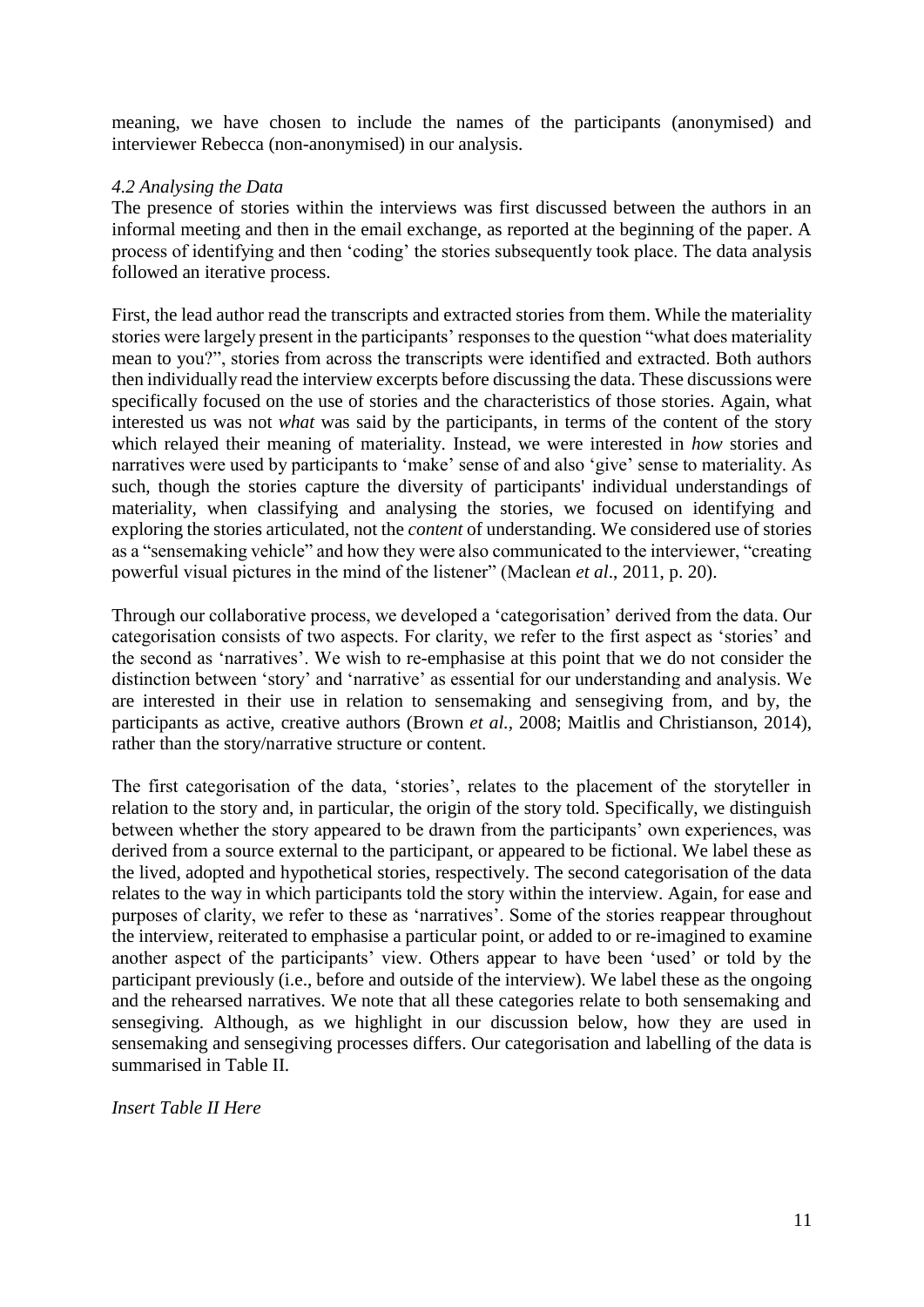Overall, we identified and categorised a total of 53 stories. Fifteen of the stories were lived stories, told by eight participants. We identified 19 adopted stories that ten participants told. Eight participants told 19 hypothetical stories. Continuing narratives were used by six of the participants and three of the participants relayed rehearsed narratives. While all participants used stories and/or narratives in the interview, the 'natural' storytellers tended to tell multiple or continuing stories (i.e., ongoing narratives) unprompted throughout the course of the interview. Rebecca's interview notes and the interview recordings suggest these eight individuals not only rely on the use of stories and narratives more throughout the interview, but they also appear to enjoy the creative authoring and storytelling process. The natural storytellers were enthusiastic about the stories, and their voices are animated and engaging. Rebecca consistently noted the energised performances of these participants, identifying them as 'passionate', 'confident and articulate', and 'easy to interview' or to 'establish a rapport with'. We highlight some examples from the natural storytellers and discuss their characteristics and importance to materiality sensemaking and sensegiving processes further below.

The restrictions of the written format of this paper have, inevitably, caused a loss of nuance of the act of storytelling itself. Though the stories relayed below maintain the 'essence' of the original stories, in communicating our findings solely in written form we have found it impossible to fully communicate several aspects of storytelling in the sensemaking and sensegiving process. For example, it is difficult to capture the exact tone of the storyteller during the telling of the stories. The form and structure of each of the stories told were unique. Where some of the stories were told at a measured pace, others were rambling, with multiple, sometimes unclear threads flowing through them. Some stories were long, while others much shorter. In some cases, the insights from one story appeared to be more explicit, or perhaps more straightforward, than those provided in other stories. The impacts of active listening are also not easily captured through the written form. Facial expressions and body language form a part of the nuances of storytelling and also of sensemaking and sensegiving. The varied characteristics of the stories captured and how they were communicated and received are important, as they represent the physical qualities of creative authoring. In presenting our analysis, we have attempted to bring some of the nuances of the act of storytelling to 'life', including notes on the pace, tone, and physicality of the stories as they were told.

### **5. Materiality Sensemaking and Sensegiving**

We now present the three story 'types' and the rehearsed and ongoing forms they take. When presenting these stories, in order to let the data 'speak', we often draw extensively on an individual's story. As such, while discussing our findings in general, we often focus on a specific illustrative example. We emphasise the role of both the participant and the interviewer as creative authors<sup>x</sup> (Maitlis and Christianson, 2014), as each are important to sensemaking and sensegiving processes. We thus refer to the participants whose stories and narratives we have chosen to highlight as 'storytellers' and 'creative authors'.

## *5.1 Lived Stories*

A lived story is a story that draws upon the storyteller's lived experiences. The storyteller is often at the centre of the story and their feelings, experiences, and perspective form its focus. As the storyteller draws on their lived experiences, these stories are historical or retrospective in nature. Many of these stories are also highly personal.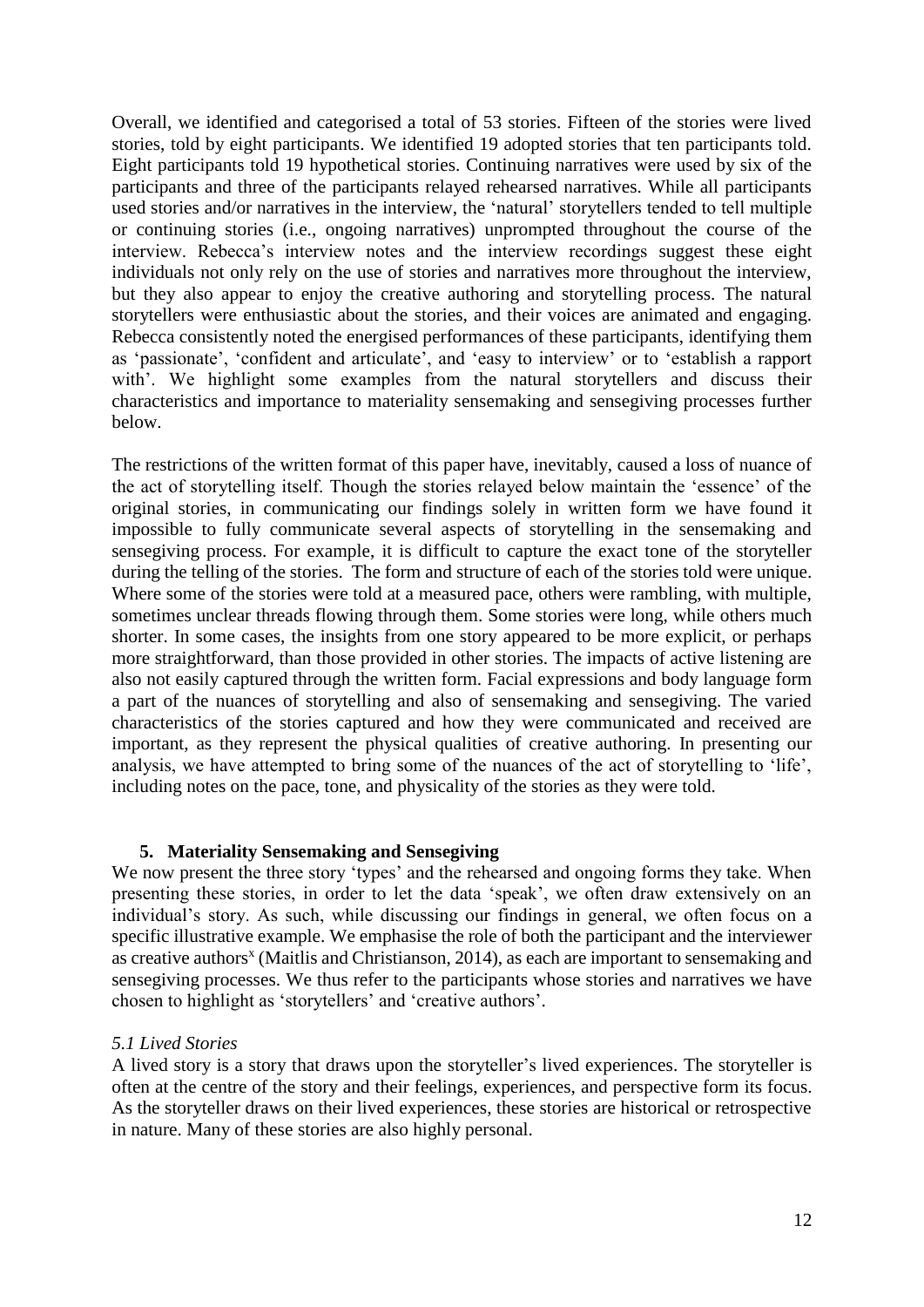For example, Daniel, an accounting academic, tells the story of his first experiences with materiality as a junior accountant working in assurance:

*Materiality is kind of… an assurance perspective, is materiality with a capital M. It's a number that you decide in advance and you stick to it. The firm I worked for in the UK, we did statistical sampling. The materiality – it was called the MP or something like that. It was a number. It was a high-level decision. The partner and the manager went into a huddle for about half a day and then they'd said right, it's 75,000 this year. And we'd apply that in all the work we're doing. And if you're talking to auditors in a different team they'd say – oh what sort of MP are you using. And we'd say – oh it's 75,000. And it would mean something. If it was a really big audit it might be a million, and you'd be fairly impressed when you talked about it. That was kind of meant to be a limit – I think the way the statistics worked, you would automatically look at every single transaction bigger than that, and a random sample of the rest. It was a way of deciding what was important. And then later at the end it would become a screen. You add up all the errors that you found, and if they were less than materiality, you probably wouldn't worry about them. But if they were more, then you would expect the partner to go in and push demands until they did some changes to the financial statements.* 

Like several of the stories in our data, this one begins with a statement that attempts to describe materiality (see bold above). However, as the statement appears to fail in communicating his understanding, Daniel quickly begins to tell a story to make sense, and share his sense, of materiality with Rebecca, explaining his initial statement in the reflective story that follows. Through the process of storytelling, participants such as Daniel are able to construct their understanding of how past experiences inform their sense of materiality.

Lived stories demonstrate how storytellers' understandings of materiality are influenced by their experiences of materiality decision-making. The positioning of the storyteller in relation to materiality decision-making further influences the lens through which the participants make sense of materiality. Interestingly, as in Daniel's case above, this can occur even though the materiality decision is not made personally by the storyteller (i.e., the partner and the manager make the materiality decision included in Daniel's story). This suggests that indirect experience of materiality 'in action' can be as prominent in making sense of the concept as more direct, hands-on materiality experience (see William's story below). Like others choosing to utilise and share lived stories, Daniel places importance on personal experience in shaping how he makes sense of materiality within the context of assurance. Through telling this story, and placing himself at the centre of it, Daniel shares these personal experiences with Rebecca and invites her in.

William, one of the individuals we identify as a natural storyteller, further illustrates the use of stories to reflect on, and make sense of, storytellers' individual 'journeys' with materiality. William's story begins with a statement about his background at a financial audit firm:

*If you look at my background, Rebecca, where I had 42 years at Firm A, and principally in the audit practice, and in auditing, you become very familiar with materiality. But in the audit process now, it's quite a mechanical thing, if you like. You work with percentages, whether it's 10% of profit or 1% or 2% of revenue, and that tends to give you a benchmark or a guide in auditing and financial reporting. And I don't really think that external auditors have much of a concept or view as to what's really important. It's not whether it's 10% of profit, it's what the users of those accounts would see as material. And of course that's really hard, because you've got such a wide spectrum of different users, and they would all have different materiality gauges. But certainly the preparers and the auditors of financial information will have quite a mechanistic approach to materiality. And I did too as an auditor. If you'd asked*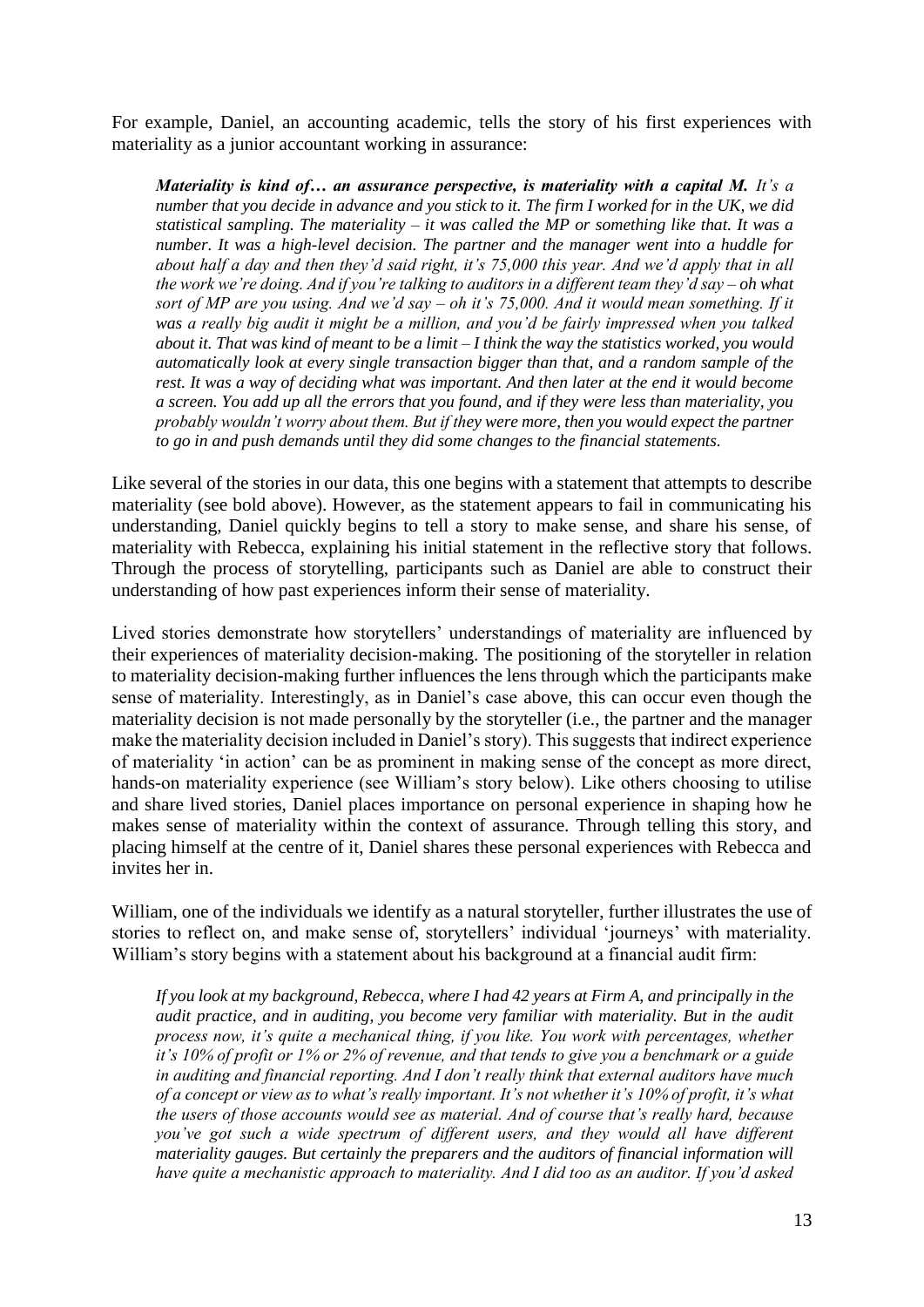*me what was materiality, I would've said – Well, it's generally about 10% of profit. Anything under that's going to be immaterial, and anything above that's going to be material. But I think as I've become very interested over the last four or five years, and involved in integrated reporting, and nonfinancial or six capital type reporting, really materiality in that space, to me, is quite different. And because a lot of that reporting is not what I call monetised – so that six capital reporting doesn't necessarily have a money value or dollar value attached to it – you can't have mechanical type formulas. So there's a lot more judgement in an integrated report as to what is material. And the preparers of that information really do need to put themselves in the minds and shoes of the users.* 

William's story is told at a steady pace as he makes sense of his experiences with materiality. The story illustrates that William's financial audit background and, more recently, his exposure to and hands-on involvement in nonfinancial standard setting, shape how he now makes sense of materiality. The use of Rebecca's name at the beginning of the story is important as a sensegiving mechanism. It involves her in the creation and development of the story and indicates that the story, and the meaning(s) of materiality it shares, are important for her own sensemaking.

William's story stands in contrast to Daniel's, where materiality is made sense of and communicated through a story anchored in a singular, particularly nostalgic time from his professional life. By discussing his extensive professional experiences in what appears to be a more detached way, the lived story William shares can be considered more pragmatic than the personal and emotive story from Daniel. The pragmatism that comes through in the telling of William's story may be reflective of William's considerable experience as an audit partner and as a current active financial standard setter. On the other hand, Daniel has left professional practice for academia, giving his story and, in particular, the oral telling of his story, a feeling of nostalgia.

The lived stories we identify are historical and retrospective but also, crucially, reflective. It is in the reflective aspects of lived stories where the storytellers appear to make sense of how their experiences shape what materiality means to them. In other words, through the process of drawing on personal experiences to creatively author stories, and reflecting on these experiences, the storytellers learn, or perhaps have learnt, how to make sense of materiality. Sensegiving takes place through the sharing of the lived stories that the storytellers have imbued with the meaning of materiality. Though Rebecca does not have a part in William or Daniel's stories, we find that her role is pivotal in the co-construction of meaning and the act of storytelling itself. The sharing of lived stories based on reflection and self-realisation, in turn, creates potential moments of realisation (Apostol *et al.*, 2021, Weick, 1995) for the interviewer. Thus, lived storytelling leads to the co-construction of a deeper, shared understanding of materiality between the storyteller and Rebecca. As an active and engaged interviewer, Rebecca is as much involved in the sensemaking and sensegiving process as the storyteller. She represents the impetus or the cue for storytelling (introducing the interview situation) and the human interaction needed for sensemaking, sensegiving, and meaning cocreation to take place (Brown *et al.,* 2008; Maitlis and Christianson, 2014; Sandberg and Tsoukas, 2015). By creatively authoring lived stories, the storytellers make sense of, and communicate their own understanding of, materiality. Through the sharing of these lived stories with Rebecca, the storytellers attempt to influence how Rebecca makes sense of materiality (Gioia and Chittipeddi, 1991).

### *5.2 Adopted Stories*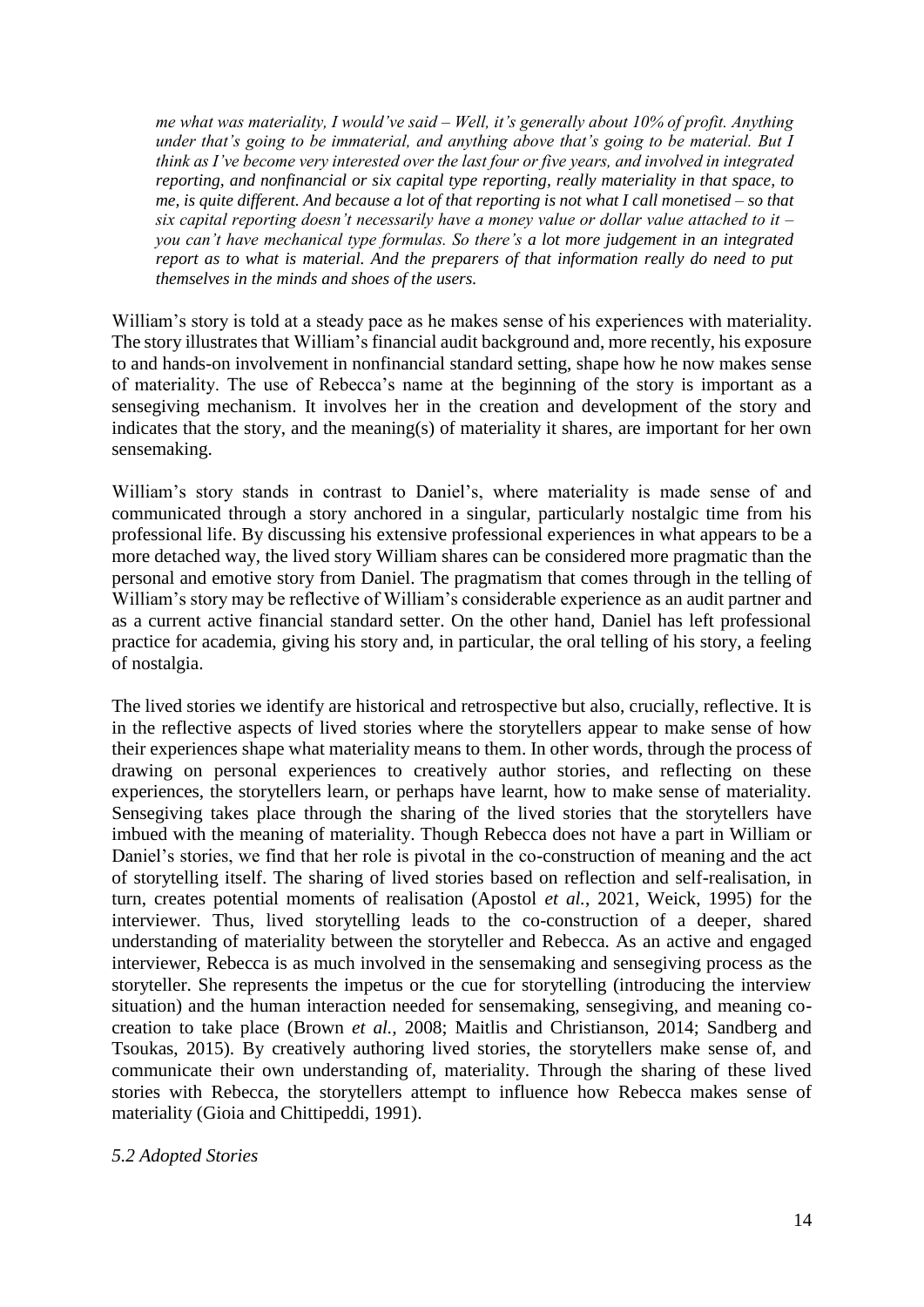Where lived stories draw on the storytellers' personal experiences with materiality, we identify adopted stories as non-personalised stories that already exist in the world. Adopted stories appear to initially be communicated to the storyteller through mediums such as the media. The existing story is then 'adopted' by the storyteller, who interprets the story through a materiality framing (to make sense for themselves) and tells the creatively re-authored story (to give sense to others).

In our analysis of the interviews, we identify several storytellers who tell adopted stories – at times, telling multiple adopted stories within the interview. Natural storyteller Anna, a nonfinancial assuror, is one of these. We relay one of her adopted stories below:

*For example, the year that woman died because Mercury Energy turned off her power, meant in that year for every electricity company it was important for them to report on how they dealt with medically vulnerable customers. After that, in subsequent years, there have been no incidents, and it kind of becomes less visible. Less important for stakeholders. Stakeholders begin to trust again that the processes are in place. It doesn't come up in conversations. Regulations are still there. It just doesn't get the same amount of space. Maybe no space at all. But its relevance to the company hasn't changed or gone anywhere.*

In this story, Anna draws on a news story that received extensive coverage in New Zealand and overseas.<sup>xi</sup> The news story also became a serious political event in New Zealand, as the company involved was a state-owned enterprise. As the news story was initially published in 2007, almost nine years before the interview takes place, it is interesting that Anna decides to re-imagine this story to make and give sense to materiality. Through a sensemaking lens, the adoption of stories existing 'out there' is indicative of 're-activating' (Maitlis, 2005) and, crucially, creatively re-authoring existing accounts or stories to meet a perceived sensemaking/sensegiving need. By altering her tone when starting this story, it appears that Anna is attempting to attach a sense of significance to this 're-activated' story, encouraging Rebecca to actively listen and engage in the storytelling.

Anna's story is illustrative of participants who adopt well-known news stories and creatively re-author these stories within a materiality framing during the interviews. The original news story itself establishes a potential space for connection and commonality, deepening the relationship between the storyteller and Rebecca. The 'known' nature of the news story and the potential of the news story to be the basis of common ground between the storyteller and the interviewer is important for the social construction of meaning. The news story provides a shared anchor for which sense can be created and, importantly, through which sensegiving can occur.

In another adopted story, Anna draws on existing publicly available documents and news reports of a prominent New Zealand bank to make and give sense to her understanding of materiality:

*If you look at Westpac's reporting from a good five/six years ago now, they had a 25-point plan of sustainability. They included things like beach clean-ups, their one-day volunteering. Their sponsorship of the helicopter. All this kind of stuff. Not one of the 25 is around how they apply ESG principles to lending, and that's who they are; that is their thing. Now they've refocused both internally and in their reporting on investing in clean green technologies and having an investment fund that [is] specifically targeted towards that industry, which is both a commercial and sustainability-driven exercise, which I think are the best kinds, where you can find things that deliver both. And they've other initiatives as well that are much more*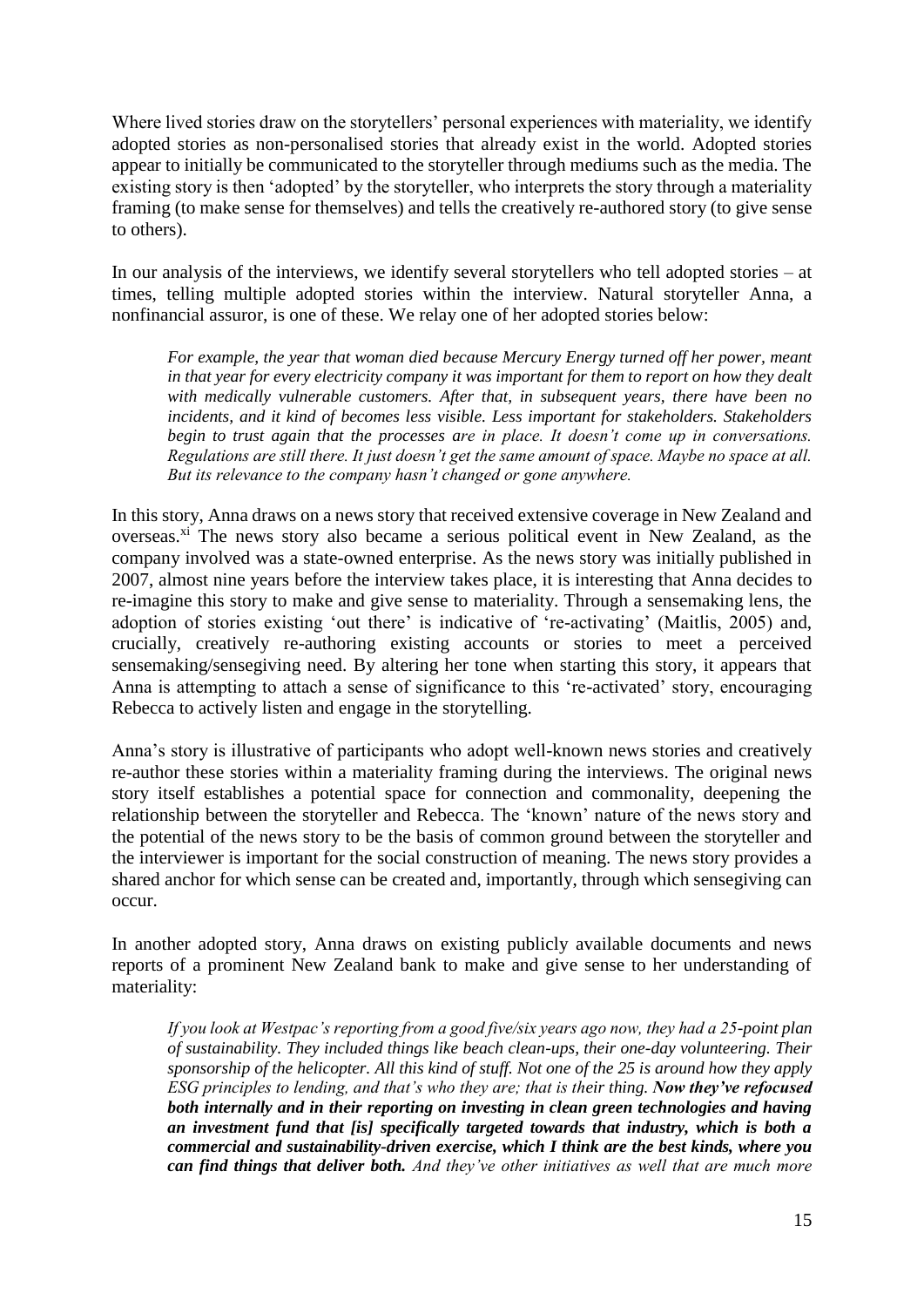*focused on the fact that Westpac is a lender with significant influence and weight. So there's a whole lot less that they print now about their internal recycling, beach clean-ups, sponsorships, which I think is very important. All of those things are important for them in terms of staff engagement, I'm sure those things still continue and still happen, but they are not material issues for a bank. Another interesting dimension to the concept of materiality,* 

In this adopted story, Anna draws on multiple sources and more specific information (e.g., Westpac's 25 point plan) to (re)construct and then re-tell a story that more directly connects to conventional notions of materiality. Whereas Anna's story about Mercury Energy explores materiality in abstract terms, this second story more explicitly connects materiality to nonfinancial accounting and reporting by incorporating Westpac's reporting into her creative authoring (see bold). As with the first story discussed above, Anna again draws on content that she assumes Rebecca knows (e.g., that Rebecca would know what Westpac was, what a bank did). There is, therefore, an assumed common ground within which to locate the story. Drawing on these different aspects of the story, Anna appears to be constructing and communicating what materiality means to her and giving a sense of materiality through re-imagining and coconstructing perceived shared areas of knowledge.

Matthew, a financial audit partner, also told an adopted story. Drawing on an account originally belonging to an audit client, Matthew re-imagines the story through a materiality lens to illustrate a particular aspect of his understanding: what he describes as the *nature* of materiality:

*So you go out – this was quite some time ago – but there was a trucking company and they just kept on effectively losing a pallet of frozen chickens about once a quarter. And in the scheme of things it wasn't important at all to the organisation, in terms of its money. But it was hellishly material to the Chief Executive who was a very hands-on guy, knew the industry back to front. And so he made it known that a pallet of frozen chickens had gone missing, and that if they were to go missing again, that he would basically fire everyone in that entire distribution chain – that's office managers, truck drivers, forklift drivers. They never lost another pallet of chickens again. So it was, by example, but that kind of transformed the organisation in terms of what was material to management and important to management. And whilst from a financial reporting point of view, okay, it might have been kind of \$1,000 I think for one of these things – it's not very much – but again it [goes] back to this – it was material in nature. Because if they were stealing regularly, the chickens, what else were they taking? And then that again comes back to --- Is there something else going on? So again, it's that professional scepticism – looking to the left and looking to the right.* 

While Anna's stories exist in very public spheres and are explored by multiple writers and news stations through numerous outlets and angles, the story adopted by Matthew belongs very clearly to one specific individual in one context (the organisation described). In telling this story, Matthew appears to be relying on notions of 'common sense' to make and give sense to materiality. Thus though the story is not 'known' to Rebecca, and there is no obvious commonality between Rebecca and the story, the story illustrates how commonality may be co-developed through sharing in the logic and rationalisation of the materiality actions taken within the context that the story describes. As with the other examples highlighted, Matthew's adopted story illustrates how the storytellers make sense of, and conceptualise, materiality through applying what they *know* or *understand* to creatively re-author stories which may or may not be known to others.

The adoption and creative re-authoring of stories existing outside the direct experiences of the storyteller indicate that the original, un-interpreted stories may represent rich "frameworks for understanding" (Maitlis and Christianson, 2014, p. 58). That is, existing stories 'adopted' and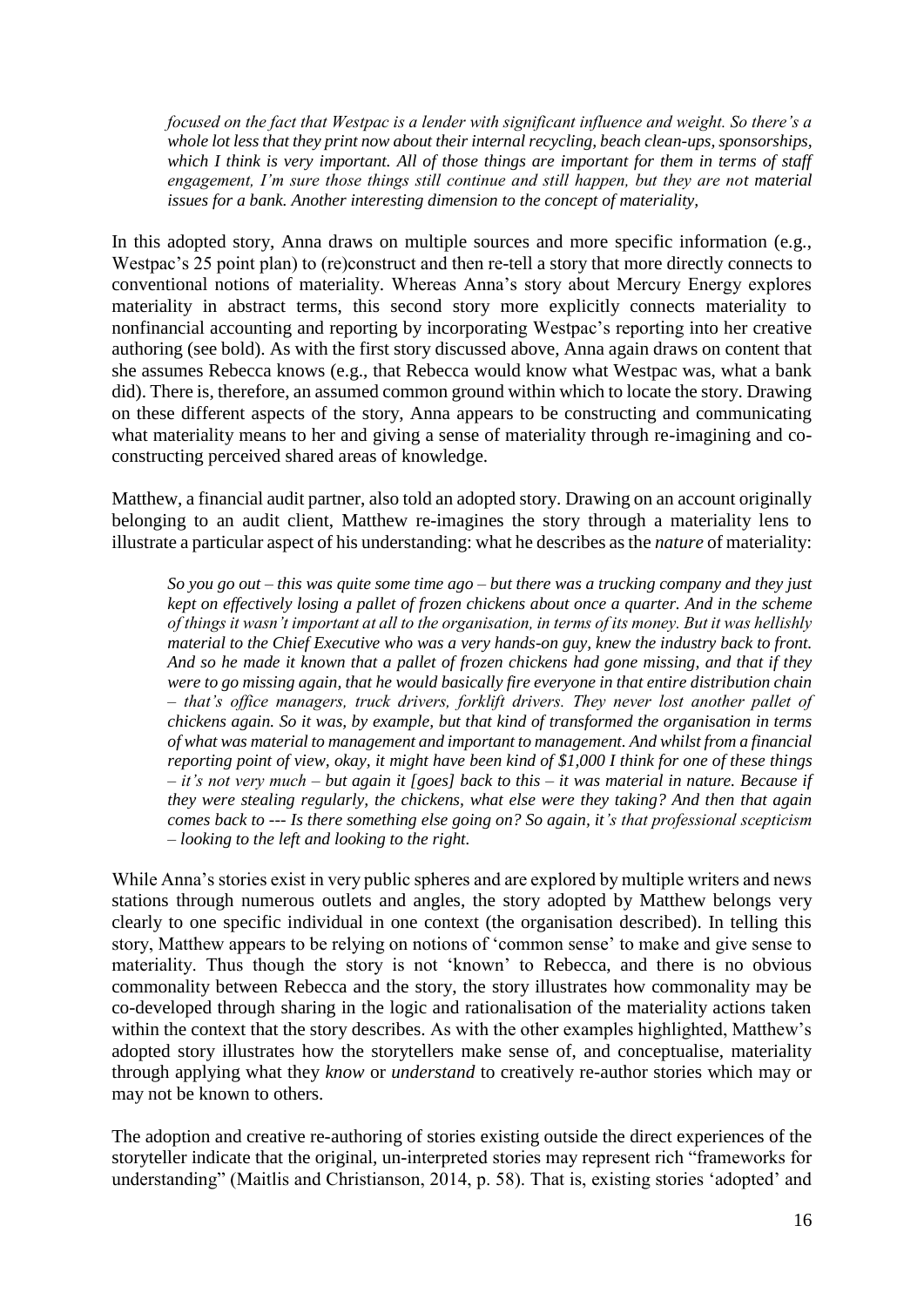re-imagined through a materiality framing create sensemaking and sensegiving spaces where meanings of materiality can be rationalised, explored, and co-created. The illustrative stories we present above further demonstrate the importance of these spaces for engendering commonality for sensegiving to and for (an)other. By drawing on perceived commonalities as a framework of understanding, the storyteller considers the interviewer's experience in the story and carefully considers devices that may be useful in informing the interviewer's sensemaking. The re-authored stories, and the (spaces of) commonality they create with the interviewer, thus make Rebecca an active part of the sensegiving and meaning co-creation process.

#### *5.3 Hypothetical Stories*

While lived stories and adopted stories draw from specific 'real life' events or experiences that the storyteller has either lived through personally or otherwise experienced second hand, hypothetical stories allow space for each storyteller to construct a 'make believe' story that they communicate to both make sense for themselves and give sense to others. Hypothetical stories are potentially powerful in that they enable the storyteller to construct a story outside of the boundaries of their, or others', experiences. Though much of literature discusses sensemaking/giving and storytelling as retrospective in nature (i.e., making sense of, and giving sense to past events, or telling stories of past events) (Humphrey *et al*., 2011; Stein *et al.,* 2017), hypothetical stories in our data are often prospective and explore a situation that could potentially occur in the future. Hypothetical stories may also be completely unrelated to the (professional) reality of the participant, as in the example provided by Miles, a Chief Financial Officer of a listed professional services company. Miles creates a story about materiality, using a fictional garbage disposal company, to make sense and give sense about the role of 'other' nonfinancial considerations within materiality:

*I think materiality, to me, is more about what you should be including. So the first question really is, for this particular business, what industry are they in, and what are the key nonfinancial metrics that stakeholders are going to be interested in. 'Cos clearly, that's going to be very different for a garbage disposal company where there's a lot of environmental considerations to a financial services company like us, where it's likely to be more around acting in the best interests of clients and producing a low risk, acceptable outcome, or good outcome for the clients. So it's quite different. So that for me is the materiality concept there. It's about what to include and what is relevant, and sort of linking that back to the accounting standards piece, I guess that is potentially something that could be reasonably prescriptive and industry-based, isn't it, that would really assist.*

Through bringing a 'make believe' scenario about a garbage disposal company into a story about materiality, Miles is creatively engaging and exploring ways through which he can make sense of nonfinancial considerations within materiality. In his story, Miles makes assumptions about environmental considerations in a garbage disposal company to highlight what materiality is. He compares these to a financial services company which, given his background in financial compliance, he is likely more familiar with. The use of a hypothetical story provides Miles with what we can assume he considers to be a clearer or more obvious illustration of materiality in order for him to make and given sense to his understanding.

Other hypothetical stories we identify focus on events more connected with 'real life'. For example, Chris, a nonfinancial reporting consultant and another of our participants who we identify as a natural storyteller, discusses materiality within the context of an organisation and industry with which he is not professionally associated: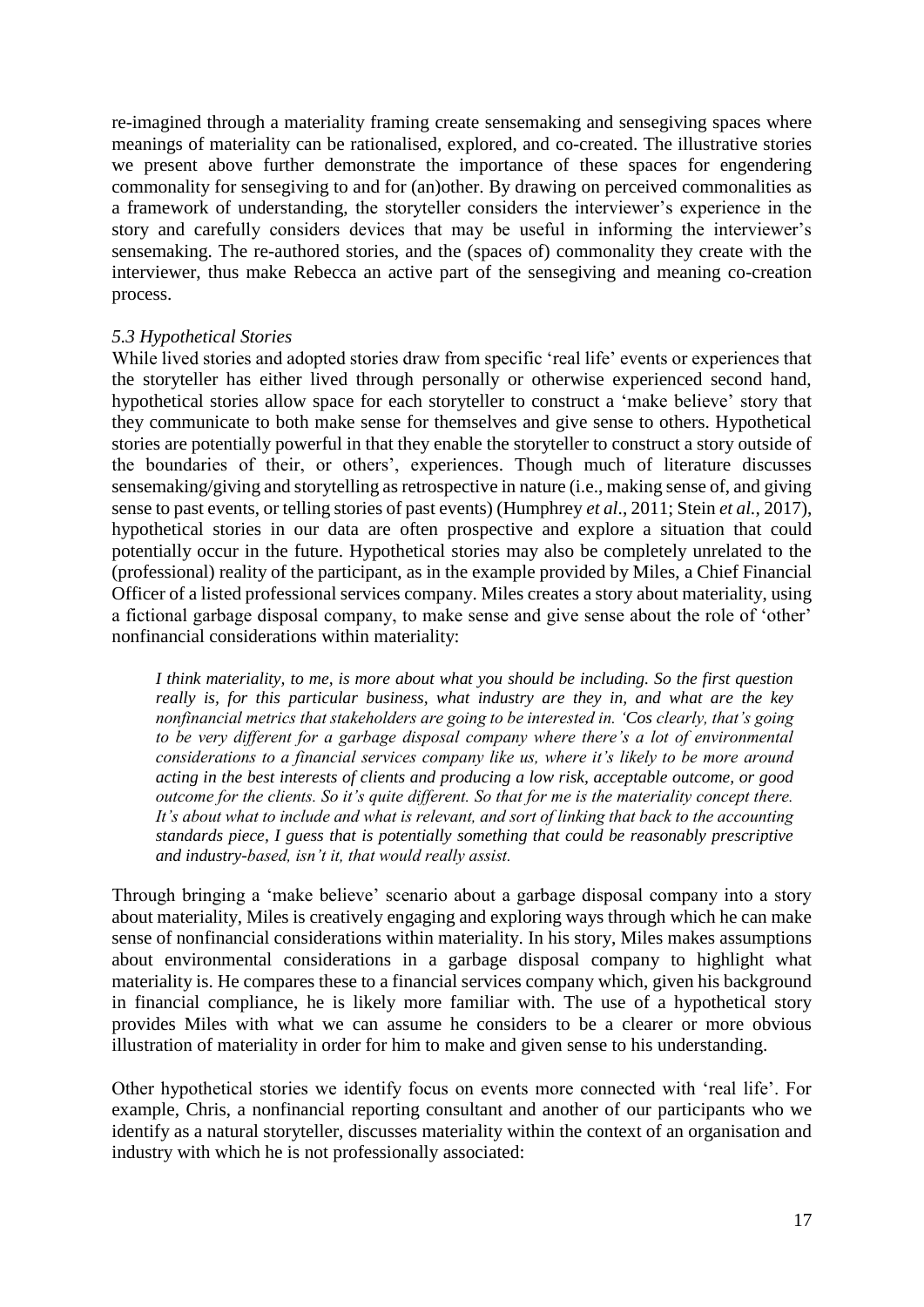Less is more. Materiality means identifying, assessing and acting on the most important *sustainability issues for your organisation. Full stop. That's what it means. One, identifying it, meanings having a process. So identify it to be able to assess it. And that's probably the middle part – the assessment part – is what I think materiality's all about. Materiality includes the way in which you identify issues of significance. But it includes the assessment methodology used - -- What criteria do you use? So when we look at – and this is not a judgement on Fishery A, the only major fishing company to currently report. ... What does materiality mean when you look at the way they do it? It means out of all those myriad of issues that they could be reporting on, measuring, and responding to, what is the process that they use to strategically ensure that their plans and actions are the ones that matter. That they're addressing the issues that matter. ... I look at what Fishery A is doing; they're getting better and better every year at identifying, assessing, and then communicating what they're doing about it. And getting feedback. And the feedback is from stakeholders – internal and external --- You're doing well in some areas, and you're still not addressing some issues. … They've never reported on fish wastage. … But fish wastage, and lying fisheries officers, and cameras, and a range of other things have all been exposed. And it's been going on for over ten years. This fish dumping, and this illegal bycatch – catching Maui dolphins – they're only reporting on when there were two. Looking at the evidence you say --- Well, it's hard to say that that's not systemic and throughout the whole industry. Yet here is a materiality process that has never identified that previously. So what materiality does, it examines, it helps, it's like a magnifying glass. So I'd be saying to Fishery A --- Please explain. How come that's never been a material issue before? And chances are that they've got a reasonable answer ---Well you know what? For our company and for your stakeholders, it's because it hasn't come up.* 

Through his hypothetical story, Chris makes sense of different aspects of his understanding of materiality by relating his understanding to Fishery A's materiality processes. The transcript of Chris' story gives us some indication of the rambling nature of his story and, crucially, reflects the oral nature of storytelling. Though we cannot hear Chris or see how he physically tells the story, through the structure of the transcript we are more aware of the pauses, the changes of direction of the story threads, and the spaces where thinking is perhaps more evident. The recordings, along with Rebecca's field and transcription notes, identify that the hypothetical stories the participants tell are often stop-start or have longer pauses than the telling of the lived or adopted stories. This is perhaps because the storyteller is creatively authoring the story as it is being told, reflecting the freedom of hypothetical stories to change direction or tone in response to the real-life and real-time needs of the storyteller as sensemaker and sensegiver.

The illustrative lived, adopted, and hypothetical stories that we discuss place the storyteller in a specific location in relation to the story itself. Lived stories see the storyteller and their experiences with materiality as the centre or subject of the story. In adopted stories, the storyteller is re-imagining an existing story that is not originally their own within a materiality context. Hypothetical stories allow the storyteller to creatively author a 'make-believe' story they consider to be effective to make and give sense to materiality. Before discussing the implications of these findings, we first move to discuss what we have categorised as 'narratives'. These narratives reveal less about the position of the storyteller and more about *how* the stories are told in the interview context.

#### *5.4 Rehearsed Narratives*

Rehearsed narratives emerge as stories (either lived, adopted, or hypothetical) that appear to have been used by the storyteller before. We recognise rehearsed narratives through the content of the story, the approach to telling the story, and the tone in which it is told. For example, in her notes following the interview with Matthew, Rebecca reflects that the adopted story,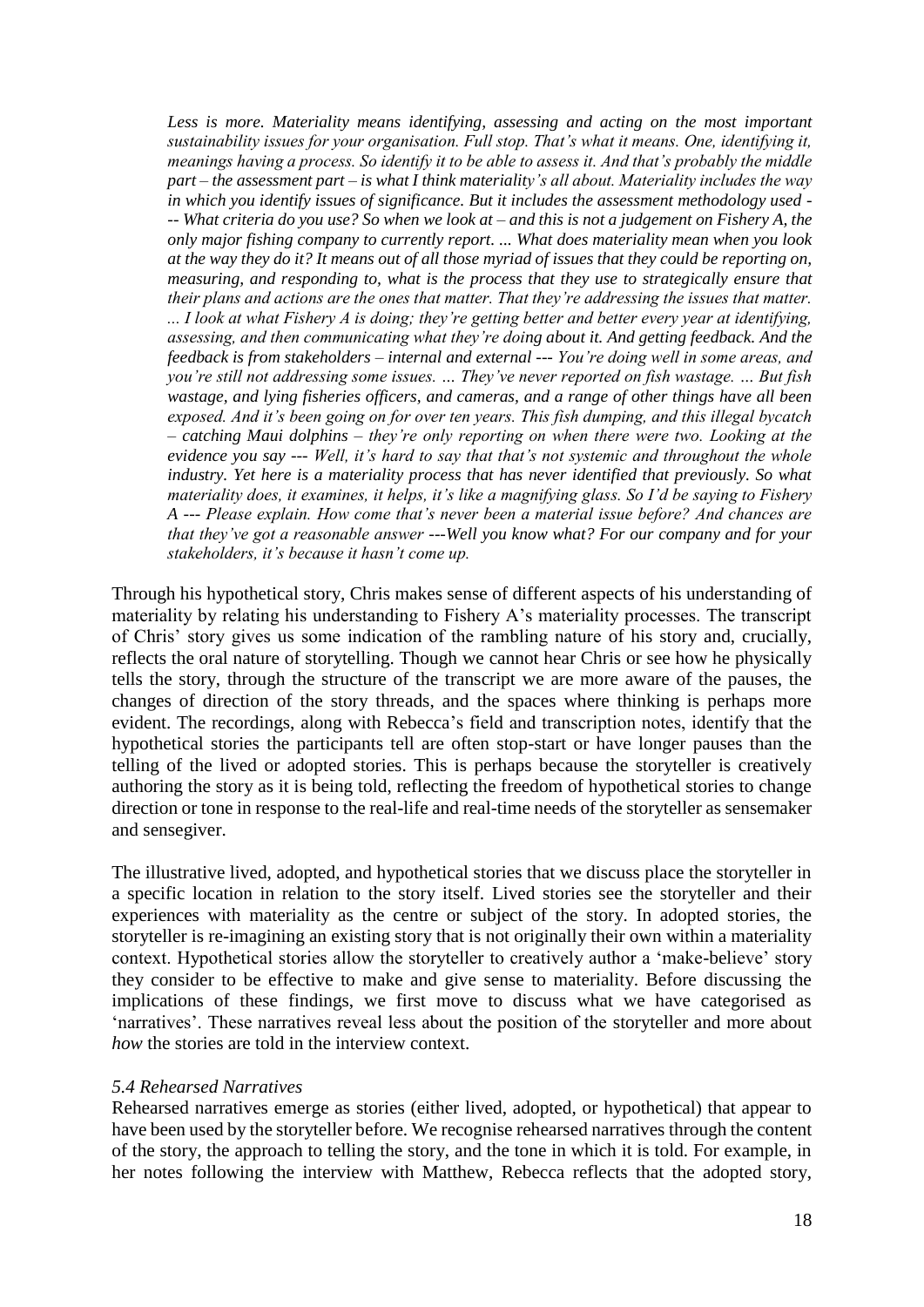discussed in Section 5.2 above, felt like it was a lesson on materiality. She also notes that it was different in tone from other parts of the interview. The story is relayed in a more authoritative and explanatory manner. It feels as if Matthew had told this story before as a way to communicate his sense of materiality to others. Elaborating on the story we include above, Matthew expands on professional scepticism and materiality:

*But what we're seeing today, and particularly in the auditing side, is you've got to demonstrate and prove professional scepticism. And that professional scepticism means --- I've considered materiality. So I use the analogy of ---Professional scepticism is defined as a questioning mind. And a questioning mind is not only what you saw going down the road, but what did you see on the left and right hand side of the road? And I know it's sometimes abused, but from an audit perspective, it's trust that's verified. And so you have to make a decision of what you're going to verify, 'cos you can't verify every transaction.* 

The language Matthew uses (see bold) indicates that he has used this analogy before. Particularly the phrasing of looking "on the left and right hand" mirrors the language Matthew uses in the adopted story above and other stories that he tells earlier in the interview. In this rehearsed narrative, Matthew explicitly reveals that this analogy, and by extension the story he relays earlier, have previously been used by him to give sense to others about professional scepticism as he understands it relates to materiality.

Considering this illustrative example, Matthew appears to perceive that the telling and retelling of this story is an effective way to engage with others in discussions on materiality. The re-telling of materiality stories over and over, possibly to different people and in different contexts, indicates that the stories chosen by the storytellers are perceived to have previous and repeated success. Rehearsed narratives are thus 'tried and true', and appear to result from previous experiences in constructing a shared meaning.

### *5.5 Ongoing Narratives*

We identify ongoing narratives as a series of related stories that either thread throughout the interview, or stories which the storyteller tells, then refers back to as the interview progresses. We find that ongoing narratives can, again, take the form of any type of story (lived, adopted, hypothetical), and that they are often used by the eight participants that we identify as being natural storytellers.

One of these natural storytellers is William, whose ongoing narrative consistently referred back to his journey with materiality:

*I think if you take my personal journey, as I explained to you, I had a fairly blinkered and mechanical approach to materiality. I think now where I am, if I was to go back into an audit role and undertake an audit, I'd be very much – I'd still do my 10%, 1%, 2%, but then I'd sit back and say – But hang on, the people that are going to be reading this financial report, what do they want to know? And that links into really this research that we did and published earlier this year … And this indicates what the end users, i.e., the investors, regulators, and that, are demanding from financial reports. So I think there is some room for a lot more judgement, and a lot more putting yourself in the end users' shoes in determining materiality.* 

William's use of the ongoing narrative as a process of sensegiving is interesting in that, through reflecting on his own experiences, he is also making sense of his evolving understanding of materiality (see bold). In addition, by relating his lived stories through an ongoing narrative, William also brings Rebecca along through this reflective journey.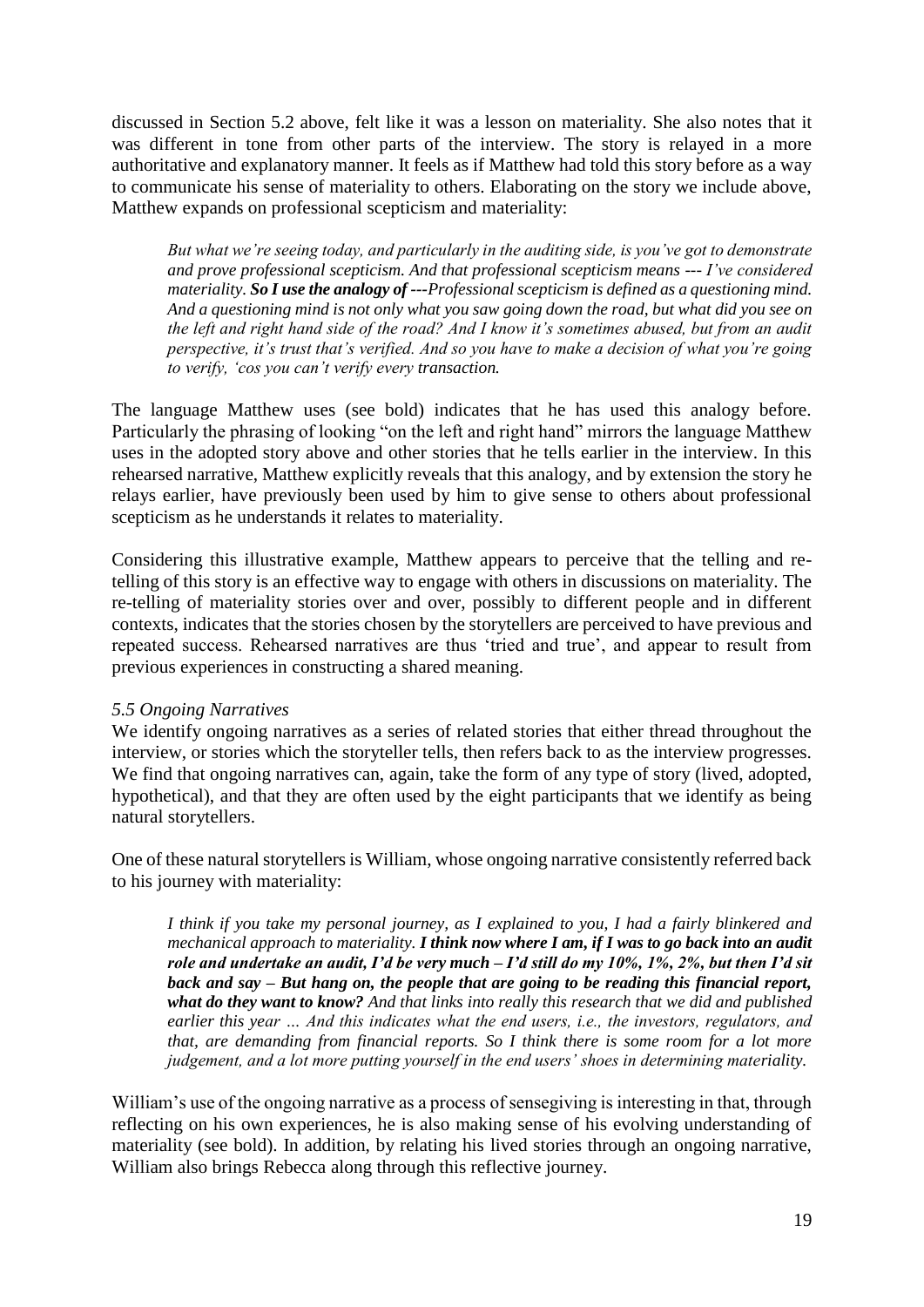Reflection is less evident in the ongoing narratives that rely on adopted or hypothetical stories that were less personal to the storyteller, illustrated in the following extract from Chris:

*I think the example of Fishery A not ever reporting previously – and this has happened before for them – they never reported foreign charter vessel crew issues – until it becomes in the media. So I'm not saying you should wait 'till it's in the media to make the decision, but it certainly highlights that materiality waits for no one. You'll get caught out. And it shows a deficiency in their materiality process, that they haven't identified these issues until they become in the media. It's been happening for ten years; it didn't come out of nowhere. So why was it never even on the register of – it doesn't have to mean it was previously reported, but surely there's a GRI disclosure that you have to list all the issues raised by stakeholders, which is a great thing. It doesn't mean that you have to report on them. You have to list all of it 'cos then that shows which ones are in and which ones are being deprioritised. How come it was never even on that list? Sounds like they probably were influencing the process a wee bit, maybe people weren't getting a fair say.* 

Here Chris refers back to his hypothetical story of Fishery A's materiality determination process to re-emphasise and further enhance specific aspects of his understanding of materiality. That Chris is going back to this story again (rather than creating or telling/re-telling another story) suggests that he has decided to rely on this story which he perceives as useful for sensemaking/sensegiving. Whereas the example of William's ongoing narrative picks up and continues the story, Chris' ongoing narrative reflects the circular nature of some ongoing narratives, where the storyteller returns to a previous story to clarify previous points or direct attention towards different aspects of materiality the story presents.

### **6. Discussion and Implications**

Above, we examine how participants use stories to make sense of, and give sense to, the concept of materiality in the financial and nonfinancial reporting and assurance contexts. We consider the form these stories take and the way the stories are presented in the interviews to draw insights into sensemaking and sensegiving processes. Here, we reflect on our key findings further, including a consideration of the implications.

The participants in this research come from various backgrounds, with financial and nonfinancial academics, auditors, assurors, consultants, preparers, and standard setters represented. However, when asked what materiality means to them, they all tell stories either real (as in lived or adopted) or imagined (as in hypothetical stories) to navigate materiality complexity and ambiguity for themselves and to give sense to (an)other. The participants' stories have a further common thread. Despite the relatively disparate backgrounds of the participants, they all relay stories of materiality *in action*. That is, the stories present materiality as an active concept that can be understood through various approaches to enacting it in either real or imagined contexts. This connection is perhaps more visible in the lived versus adopted and hypothetical stories. For example, Daniel's nostalgic story illustrates that, despite now working in academia, his earlier experiences with materiality in action appear to have a profound impact on how he makes sense of the concept. That is, rather than provide an example from his more recent classroom or research experiences, he drew on his previous experiences as an accounting practitioner. However, from the stories we analyse it is unclear to what extent experience in *accounting practice* influences sensemaking in particular. Participants who potentially have a stronger connection to conventional notions of accounting practice (for example, financial preparers, auditors, and standard setters) sensemake and sensegive on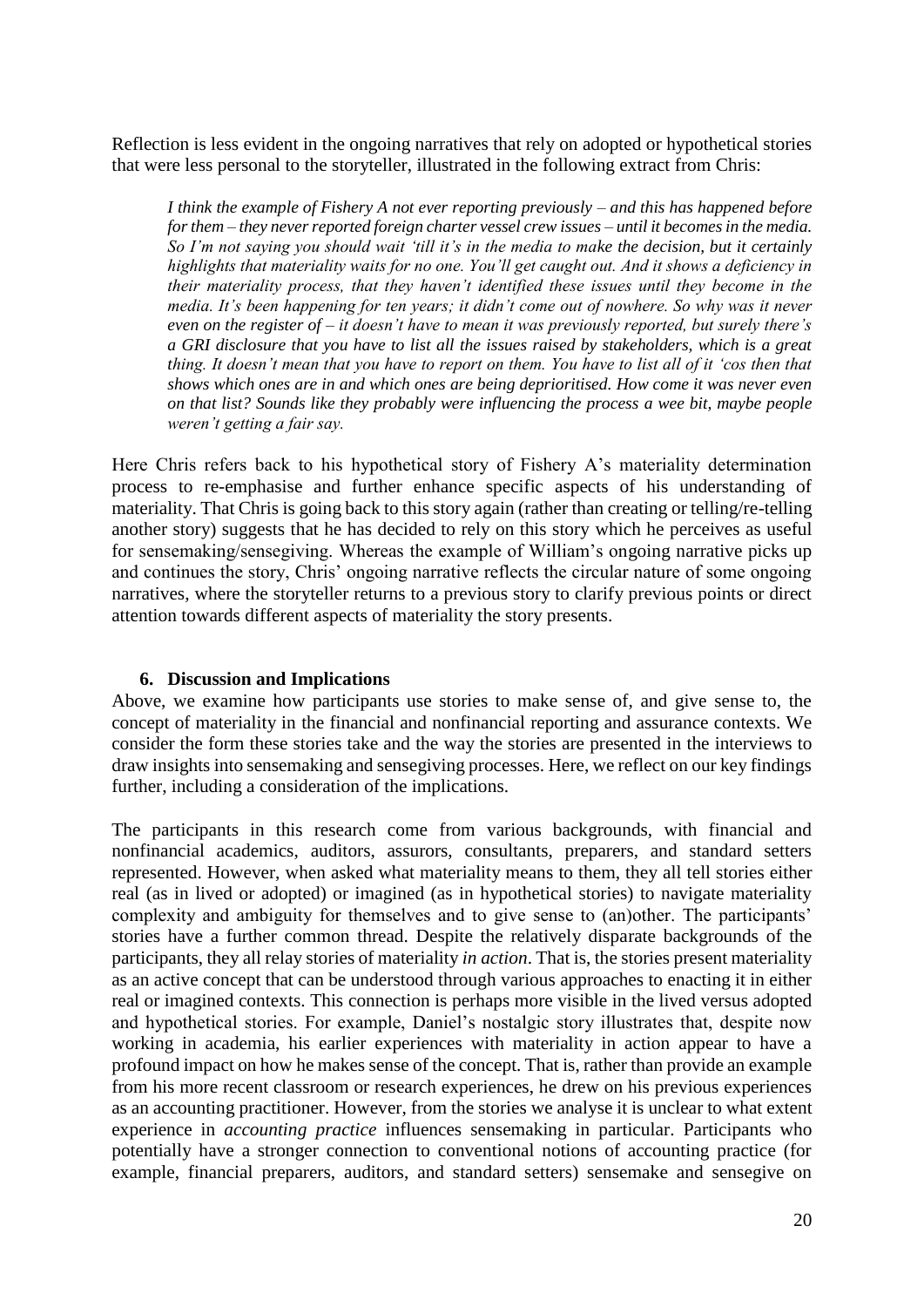materiality in contexts outside of their professional experience (see Miles's hypothetical story, above). What is clear is that our findings demonstrate that 'telling stories', in particular stories where materiality is discussed through specific actions and contexts, enables the participants to use and reflect on experiences, knowledge, and actions. This, we identify, is crucial for materiality sensemaking and sensegiving.

When considered further through a sensemaking and sensegiving lens, our findings illustrate that materiality is made sense *of* and given sense *to* through the processes of creative authoring and storytelling. Creative authoring of materiality stories creates moments of self-realisation (Apostol *et al*., 2021, Weick, 1995) where materiality experiences and actions can be reflected upon and made sense of. Furthermore, and extending on previous observations as to the socially constructed nature of materiality (e.g., Eccles and Krzus, 2015; Puroila and Mäkelä, 2019; Unerman and Zappettini, 2014), our analysis of the role of the storyteller and interviewer dynamic finds that materiality storytelling as a sensemaking and sensegiving process is social and discursive (Humphrey *et al.,* 2011, Sandberg and Tsoukas, 2015). The making and giving of sense appears to rely on interactive and sometimes iterative (e.g., ongoing narratives) storytelling processes (Brown *et al.,* 2008; Maitlis and Christianson, 2014).

The stories we identify and the narrative forms they take bring attention to the use of storytelling to enable reflection on materiality that ultimately influences how meaning is constructed. Brown *et al*. (2008, p. 1038) argue that interpretation and, crucially, reflection on phenomena are essential for sensemaking and meaning production. Reflection in sensemaking is further contextualised by considering Maitlis and Christianson (2014, p. 102), who emphasise the roles of place and space in sensemaking processes, arguing sensemaking as "an embodied process and one in which sociomateriality [place and space] plays a much greater role." Creative authoring and storytelling processes enable the participants as storytellers to reflect on their experiences, knowledge, and actions (whether real or imagined) of materiality in action and, through these reflections, create 'plausible' accounts (Maitlis and Christianson, 2014) or stories of materiality, grounded in language and/or context that establishes spaces for commonality and meaning co-construction between the storyteller and interviewer.

Crucial to the process of materiality sensegiving is the social relationship the storytellers develop with Rebecca. This is perhaps most evident when we consider the interactions between Rebecca and those we identify as natural storytellers. Natural storytellers drew Rebecca into their stories more, using her name, sharing personal and emotive experiences, taking her with them on their materiality 'journeys' through the use of ongoing narratives, and considering her experience in their storytelling. From a sensegiving perspective, establishing spaces for commonality and joint reflection appears to be useful in building rapport between storyteller and active interviewer. Particularly commonality based in "practical situations" (Apostol *et al.* 2021, p. 18) brings materiality actions 'to life' for the active interviewer and thus can be more influential in shaping, or redefining, her materiality reality(ies) (Gioia and Chittipeddi, 1991).

Our findings draw attention to an apparent disconnect between the technical definitions and interpretive guidance presented in the financial and nonfinancial reporting and assurance standards discussed earlier in the paper and the participants' creative and social storytelling processes to make and give sense to materiality. When we consider the findings in relation to the ambiguous yet technical nature of existing standards and guidance on materiality (Edgley, 2014; Edgley *et al.,* 2015; Iyer and Whitecotton, 2007; Roberts and Dwyer, 1998), several observations are possible.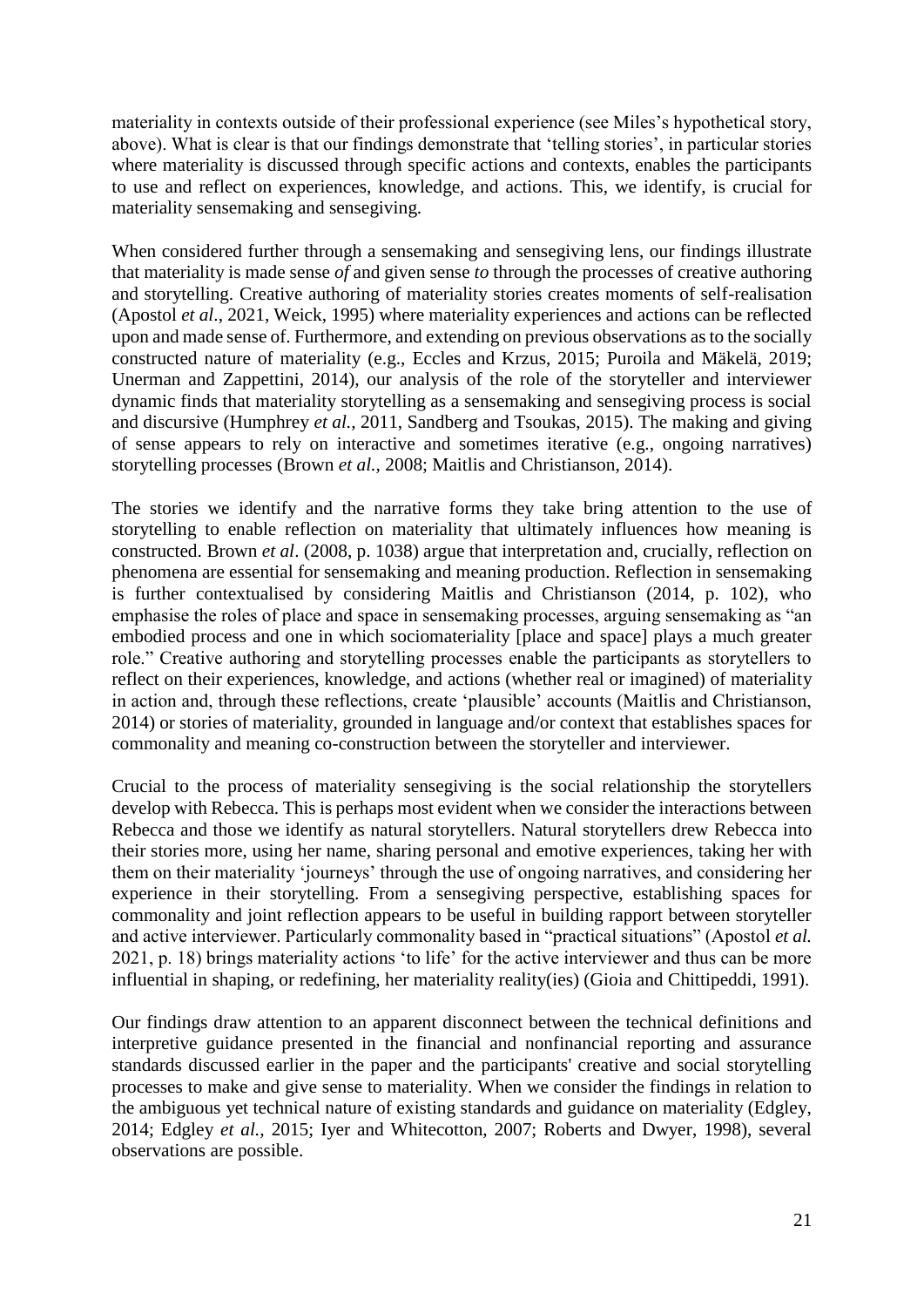First, the use of ambiguous and technical definitions to 'give sense' to materiality does not appear to align with the social, reflective sensemaking and sensegiving processes through which our participants interact with the concept. Our findings indicate that utilising stories and narratives, rather than interpretive and definitive statements, could be useful in, firstly, bringing materiality (and its workings) 'into the light' and, secondly, developing co-constructed meanings of the concept. Such stories/narratives communicate meaning, making materiality experiences, knowledge, and, crucially, make 'materiality in action' visible. A storytelling approach to materiality standard setting has potential to confront materiality ambiguity, address demands for clarity in materiality guidance and standards (Deegan and Rankin, 1997; Houghton *et al.,* 2011), and unite the fractured and contested understandings of materiality that currently appear to dominate.

Second, our findings also encourage us to consider further the extent to which co-constructed meanings can be achieved through written stories and narratives alone. Throughout the paper, we direct attention towards the physical and relational nuances of creative authoring and oral storytelling which appear important for materiality sensemaking, sensegiving, and meaning coconstruction. Our experiences and findings highlight the importance of physicality and presence in oral storytelling to sensemake and sensegive, illustrated, for example, by the noted pauses, vocal tones, and pace at which the participants (as storytellers and creative authors) construct and share their materiality stories. The qualities of the hypothetical stories, in particular, demonstrate that the flexible and oral nature of creative authoring and storytelling has greater potential to capture and communicate the complexities and nuances of materiality than the static written format currently favoured by financial and nonfinancial standard setters and guidance providers. The flexibility of oral storytelling is important, given the ambiguous and complex nature of materiality (Brennan and Gray, 2005; Edgley, 2014). Unlike the static, written definitions of materiality, oral stories can be edited and changed - even as they are being creatively authored and shared - to meet the storyteller's perceived sensemaking and sensegiving needs. Oral storytelling has potential implications for materiality sensegiving, particularly as oral stories of 'materiality in action' can be adapted based on what is known and what is not known to the active listener.

As we establish earlier in the paper, current materiality standards and guidance privilege the written. In their current format, and in the absence of relatable language, context, and human engagement, financial and nonfinancial reporting and assurance standards and guidance may be seen as attempting to (unsuccessfully) 'force' sense upon standard/guidance users. They promote vague, generic, and technical (sometimes circular) definitions of materiality that, our findings would infer, are likely to be limited in enabling reflective and social spaces for sensemaking, sensegiving, and meaning co-creation.

We have suggested that standard setters and guidance providers consider using stories and narratives of 'materiality in action' to develop co-constructed meanings of materiality and to confront materiality ambiguity. While such written stories and narratives could potentially represent "frameworks for understanding" (Maitlis and Christianson, 2014, p. 58), as is the case with adopted stories re-interpreted from media stories, for example, for practitioners and others to make sense of materiality, such an approach fails to capture the social engagement we find in materiality sensemaking and sensegiving processes. We, therefore, suggest standard setters and guidance providers consider creating educative situations that allow for creative authoring and oral storytelling and the development of meaning co-creation. This could be in the form of training development sessions that emphasise interaction (e.g., role play), the sharing of (real or imagined) stories of 'materiality in action' in one-to-one or potentially group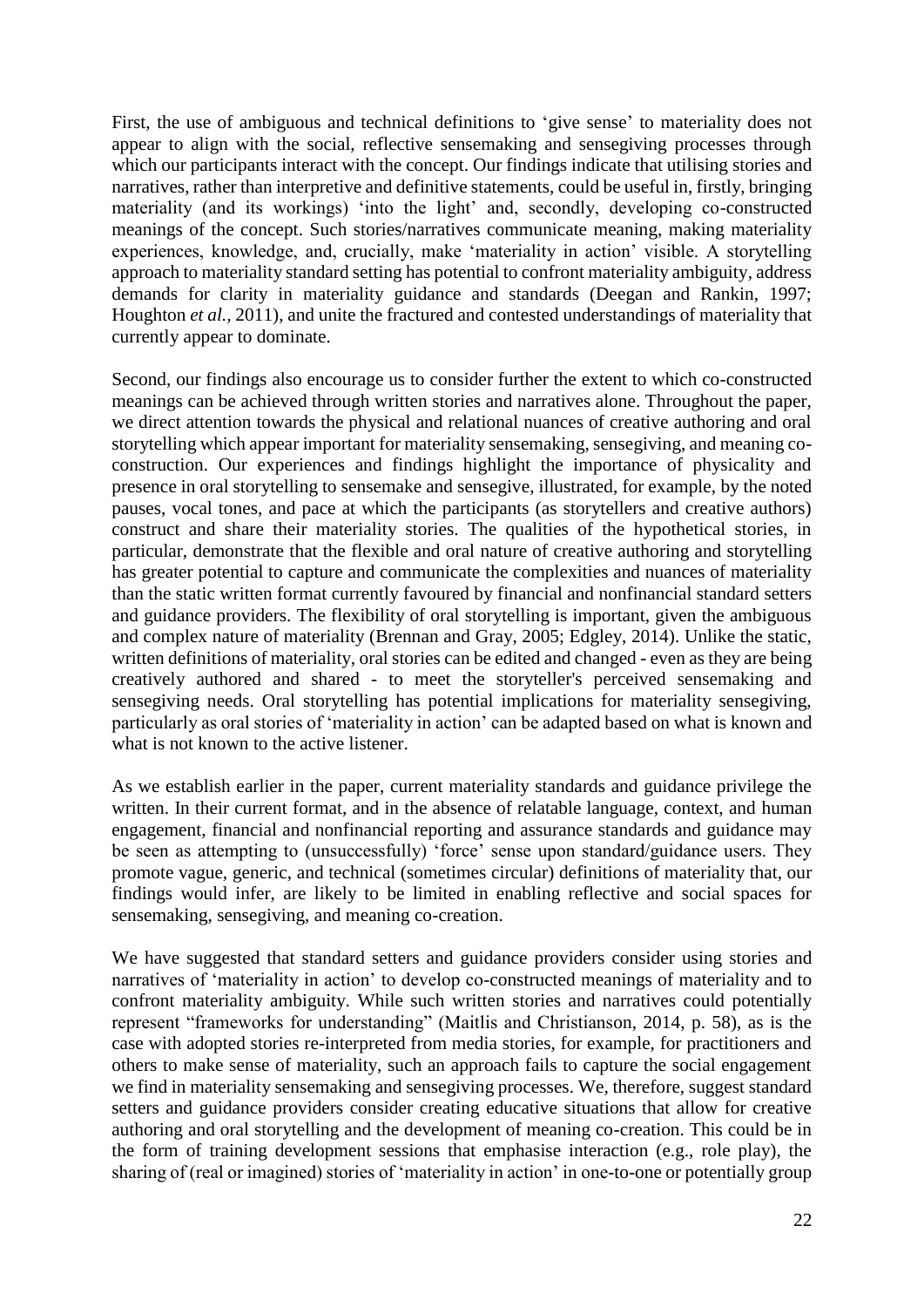situations, video recordings that stimulate reflection, discussion, and debate, or interactive (real or imagined) case study stories, situated in specific contexts/focused on materiality actions.

Though this discussion focuses on the implications for standard and guidance setting, our findings also have implications for materiality education more broadly, both formal education (e.g., higher education) and more informal education (within practice) contexts. Approaches to education that allow for creative authoring and oral storytelling, active collaborations, and coauthoring would seem to hold potential, and future research in these settings would be valuable. Furthermore, in addition to finding stories central to sensemaking, we have also demonstrated their role in sensegiving. Within these educative settings, or in settings where participants may not have their own practical or personal experiences of materiality, our findings also suggest that stories are likely to be useful in creating shared understandings. While further research would be required to ascertain which, if any, story form is the most effective, we would suggest adopted stories, around which shared sense can be created, like the news story example, above, are likely to be useful.

# **7. Concluding Comments and Directions for Future Research**

We have addressed the question, "how do actors make sense and give sense to materiality and what are the implications of this sensemaking and sensegiving process?". Across the financial and nonfinancial reporting and assurance contexts, we find that participants 'tell stories', particularly stories of materiality 'in action', to navigate materiality complexity and ambiguity. They do so both to make sense of the concept for themselves and to give sense to (an)other. We have outlined a number of implications of these findings, in particular emphasising the importance of creating educative situations where creative authoring, oral storytelling and meaning co-creation on materiality could be enabled through interactive and social engagement. In presenting these findings and their implications, we make two contributions.

First, our discussion contributes to the accounting literature on the concept of materiality (Dumay *et al*., 2015; Edgley, 2014; Edgley *et al*., 2015; Iyer and Whitecotton, 2007; Puroila and Mäkelä, 2019; Unerman and Zappettini, 2014). In addition to our focus on both the financial and nonfinancial contexts, we contribute to literature on the ambiguous nature of the concept. While previous studies have looked at understandings of materiality (Edgley, 2014; Houghton *et al.,* 2011; Messier *et al.,* 2005), we consider *how* people make sense of the concept and communicate those understandings to other(s). We extend the literature that brings attention to a plethora of ambiguous conceptions of materiality by focusing on the *use* of stories and narratives to navigate this complexity and ambiguity and make sense of, and give sense to, the concept.

Second, we contribute to the sensemaking and sensegiving literature, particularly that from accounting (Apostol *et al*., 2021; Baker and Schaltegger, 2015; Goretzki and Messner, 2016; Kraus and Strömsten, 2012; Stein *et al.*, 2017; Tillman and Baker, 2008). We show how storytelling and narratives act as powerful sensemaking and sensegiving vehicles in relation to materiality as 'everyday' and 'mundane'. This consideration of sensemaking and sensegiving in relation to materiality as mundane not only contributes to the sensemaking literature, including that in accounting which tends to privilege "triggering events" or "disruptive episodes" (see Stein *et al*. (2017) for an exception), but also presents opportunities for the analysis of other accounting concepts and contributions to knowledge as to how to communicate understandings. Accounting has numerous concepts embedded in everyday practices and routines (we noted above 'true and fair' and 'understandability' as illustrative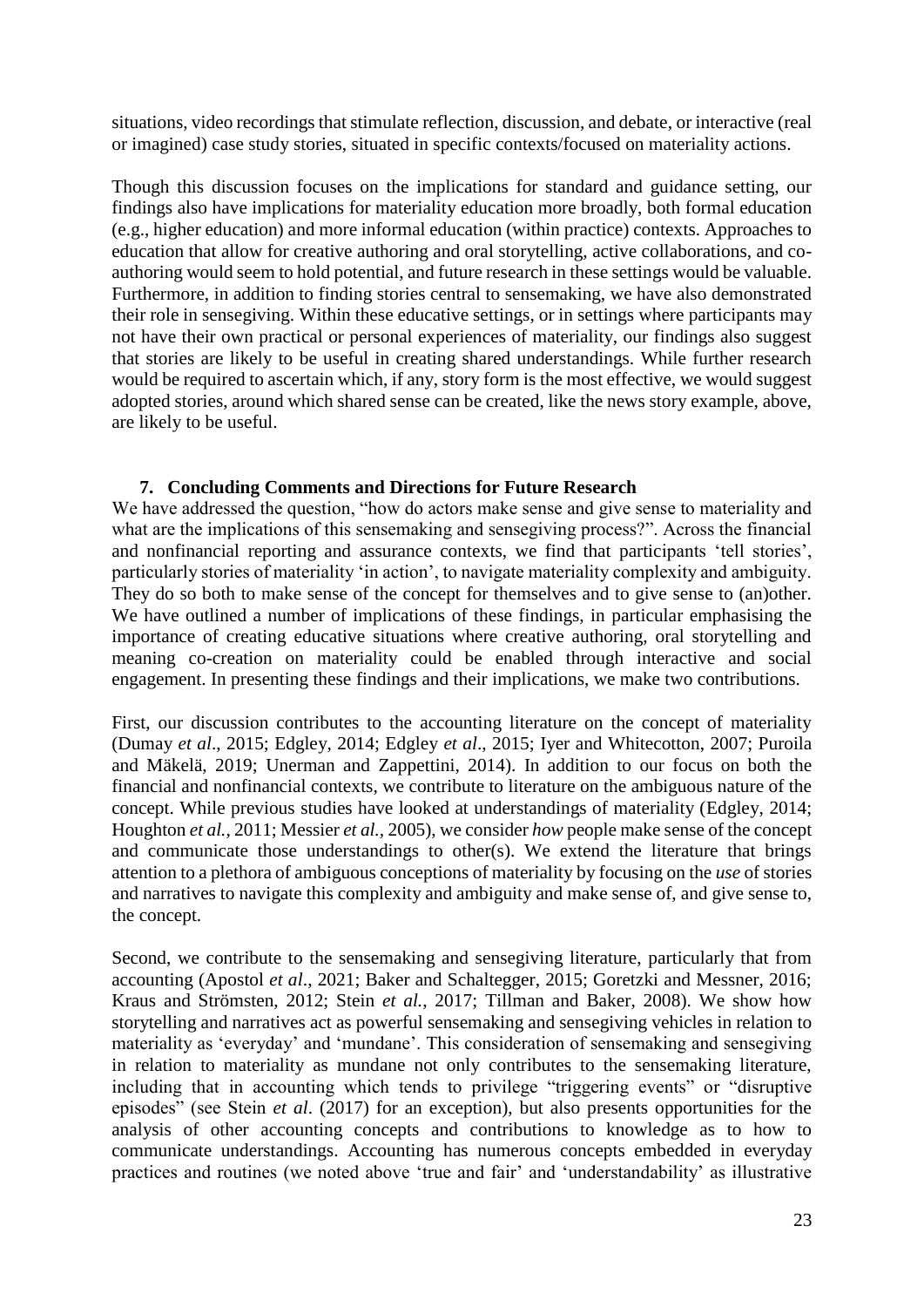examples). We suggest a sensemaking and sensegiving perspective when analysing these accounting concepts would seem worthwhile.

The participants in this research illustrate the importance of establishing connections and constructing shared meanings through their use of stories and narratives about materiality. We demonstrate that there is potential value in accounting researchers acknowledging and emphasising the importance of the relational and socially constructed aspects of materiality and accounting, reporting and assurance more generally. In further considering the areas for future research, we recognise that our findings and analysis are based on, and limited to, the telling of stories from one individual to another. As materiality appears to be made sense of through storytelling and reflection on 'materiality in action' (see also Eccles and Krzus, 2015, Iyer and Whitecotton, 2007), research which considers how meaning is constructed through materiality action(s) would appear to be needed. This is also likely to involve how meaning is created collectively. For example, we encourage analysis of materiality action(s) and the moments of materiality decision-making and reflection in order to better understand how materiality is constructed and/or negotiated collectively. The potential of storytelling as it relates to sensemaking as a distributive process, or "how individuals who hold different pieces of information are able to collectively construct new meaning" (Maitlis and Christianson, 2014, p. 102), would likely add to our findings by considering collective sensemaking and sensegiving processes.

#### **References**

- AccountAbility. (2018), *"AA1000 AccountAbility Principles Standard 2018"*, available at: https://www.accountability.org/wpcontent/uploads/2018/05/AA1000\_ACCOUNTABI LITY\_PRINCIPLES\_2018\_Single\_Pages.pdf (accessed 6 January 2021).
- Apostol, O., Mäkelä, M., Heikkia, K., Höyssä, M., Kalliomäki, H., Jokinen, L. and Saarni, J. (2021), "Triggering sustainability communication in a B2B context: combining action research and sensemaking", *Accounting, Auditing and Accountability Journal*, Vol. ahead-of-print No. ahead-of-print. doi:10.1108/AAAJ-08-2019-4125.
- Baker, M. and Schaltegger, S. (2015), "Pragmatism and new directions in social and environmental accountability research", *Accounting, Auditing and Accountability Journal*, Vol. 28 No. 2, pp. 263-294.
- Beattie, V. (2014), "Accounting narratives and the narrative turn in accounting research: issues, theory, methodology, methods and a research framework", *The British Accounting Review*, Vol. 46, pp. 111-134.
- Blokdijk, H., Drieenhuizen, F., Simunic, D.A. and Stein, M.T. (2003), Factors affecting auditors' assessments of planning materiality", *Auditing: A Journal of Practice & Theory,* Vol. 22 No. 2, pp. 297-307
- Brennan, N. M. and Gray, S. (2005). "The impact of materiality: accounting's best kept secret", *Asian Academy of Management Journal of Accounting and Finance*, Vol. 1 No. 2, pp. 1-31.
- Brody, R.G., Lowe, D.J. and Pany, K. (2003). "Could \$51 million be immaterial when Enron reports income of \$105 million?" *Accounting Horizons,* Vol. 17 No. 2, pp. 153-160.
- Brown, A.D., Stacey, P. and Nandhakumar, J. (2008), "Making sense of sensemaking narratives", *Human Relations*, Vol. 61 No. 8, pp. 1035-1062.
- Canning, M., O'Dwyer, B. & Georgakopoulos, G. (2019), "Processes of auditability in sustainability assurance – the case of materiality construction", *Accounting and Business Research,* Vol. 49 No. 1, pp. 1-27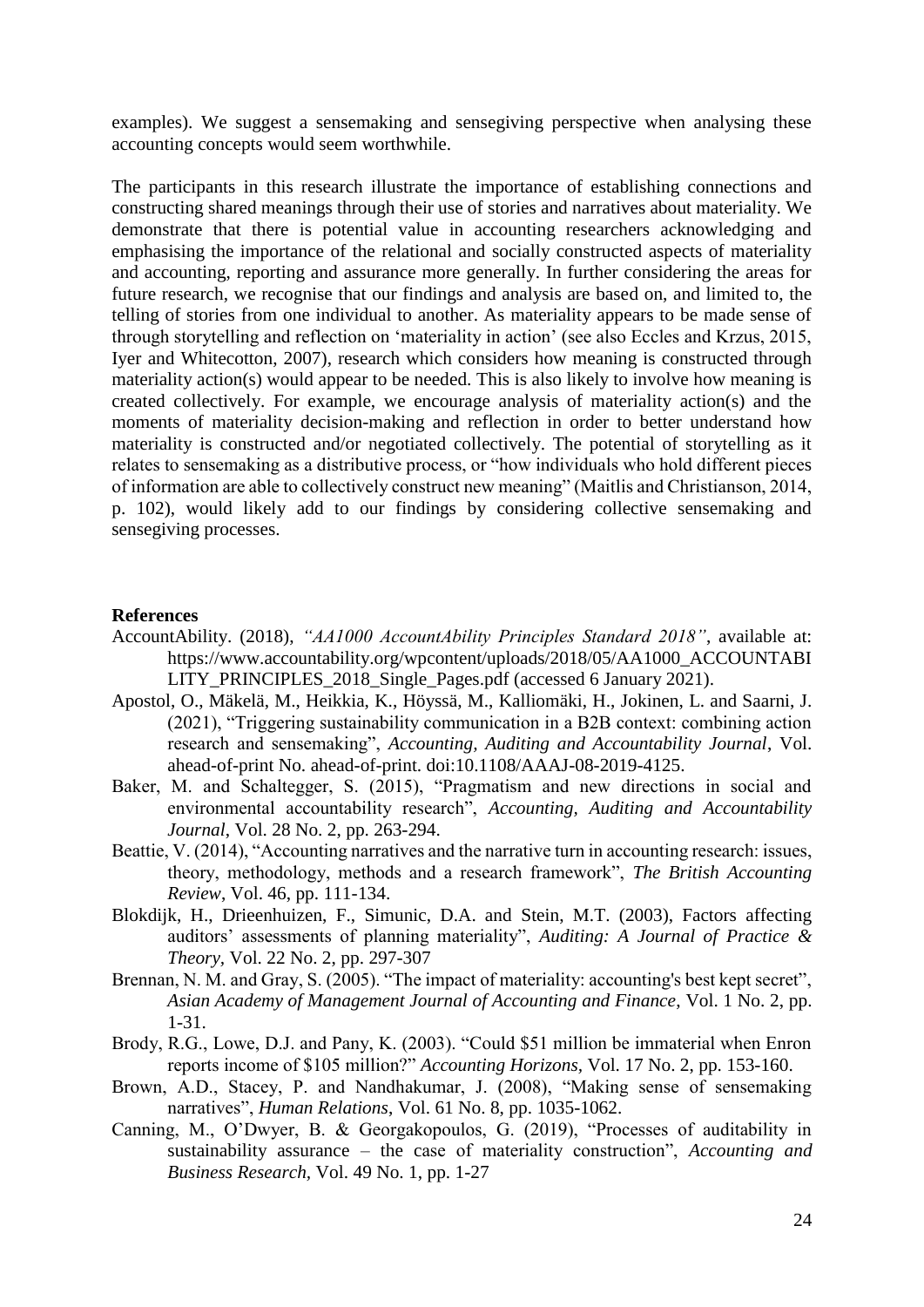- Deegan, C. and Rankin, M. (1997), "The materiality of environmental information to users of annual reports", *Accounting, Auditing and Accountability Journal,* Vol. 10 No. 4, pp. 562-583.
- DeZoort, T., Harrison, P. and Taylor, M. (2006), "Accountability and auditors' materiality judgements: the effects of differential pressure on conservatism, variability, and effort", *Accounting, Organizations and Society,* Vol. 31 No. 4-5, pp. 373-390
- Dumay, J., Frost, G. and Beck, C. (2015), "Material legitimacy", *Journal of Accounting and Organizational Change*, Vol. 11 No. 1, pp. 2-23.
- Eccles, R. G. and Krzus, M. P. (2015), *The integrated reporting movement: meaning, momentum, motives, and materiality*, Hoboken, New Jersey: Wiley.
- Edgley, C. (2014), "A genealogy of accounting materiality", *Critical Perspectives on Accounting*, Vol. 25 No. 3, pp. 255-271.
- Edgley, C., Jones, M. J. and Atkins, J. (2015), "The adoption of the materiality concept in social and environmental reporting assurance: a field study approach", *The British Accounting Review*, Vol. 47 No. 1, pp. 1-18.
- Edgley, C., Jones, M. J. and Solomon, J. F. (2010), "Stakeholder inclusivity in social and environmental report assurance", *Accounting, Auditing and Accountability Journal,* Vol. 23 No. 4, pp. 532-557.
- Faux, J. (2012), "Environmental event materiality and decision making", *Managerial Auditing Journal*, Vol. 27 No. 3, pp. 284-298.
- Gioia, D. & Chittipeddi, K. (1991). "Sensemaking and sensegiving in strategic change initiation", *Strategic Management Journal,* Vol. 12 No. 6, pp. 433-448.
- Goretzki, L. and Messner, M. (2016), "Coordination under uncertainty: a sensemaking perspective on cross-functional planning meetings", *Qualitative Research in Accounting and Management*, Vol. 13 No. 1, pp. 92-126.
- Green, W.J. and Cheng, M.M. (2019), "Materiality judgements in an integrated reporting setting: the effect of strategic relevance and strategy map", *Accounting, Organizations and Society,* Vol. 73, pp. 1-14
- GRI. (2016), *"GRI 101: Foundation 2016"*, available at: [https://www.globalreporting.org/media/55yhvety/gri-101-foundation-](https://www.globalreporting.org/media/55yhvety/gri-101-foundation-2016.pdf#page=%2010)[2016.pdf#page=%2010](https://www.globalreporting.org/media/55yhvety/gri-101-foundation-2016.pdf#page=%2010) (accessed 7 April 2021).
- Heitzman, S., Wasley, C. and Zimmerman, J. (2010), "The joint effects of materiality thresholds and voluntary disclosure incentives on firms' disclosure decisions", *Journal of Accounting and Economics*, Vol. 49 No. 1/2, pp. 109-132.
- Houghton, K. A., Jubb, C. and Kend, M. (2011), "Materiality in the context of audit: the real expectations gap", *Managerial Auditing Journal,* Vol. 26 No. 6, pp. 482-500.
- Humphreys, M., Ucbasaran, D. and Lockett, A. (2011), "Sensemaking and sensegiving stories of jazz leadership", *Human Relations*, Vol. 65 No. 1, pp. 41-62.
- IAASB. (2013), *"International standard on auditing 320: Materiality in planning and performing an audit"*, available at: [http://ifac.org/sites/default/files/downloads/a018-](http://ifac.org/sites/default/files/downloads/a018-2010-iaasb-handbook-isa-320.pdf) [2010-iaasb-handbook-isa-320.pdf](http://ifac.org/sites/default/files/downloads/a018-2010-iaasb-handbook-isa-320.pdf) (accessed 7 December 2020).
- IIRC. (2021), *"International integrated reporting framework"*, available at: [https://integratedreporting.org/wp](https://integratedreporting.org/wp-content/uploads/2021/01/InternationalIntegratedReportingFramework.pdf)[content/uploads/2021/01/InternationalIntegratedReportingFramework.pdf](https://integratedreporting.org/wp-content/uploads/2021/01/InternationalIntegratedReportingFramework.pdf) (accessed 8 March 2021).
- Iyer, G. and Whitecotton, S. (2007), "Re-defining "materiality": an exercise to restore ethical financial reporting", *Advances in Accounting, incorporating Advances in International Accounting*, Vol. 23, pp. 49-83.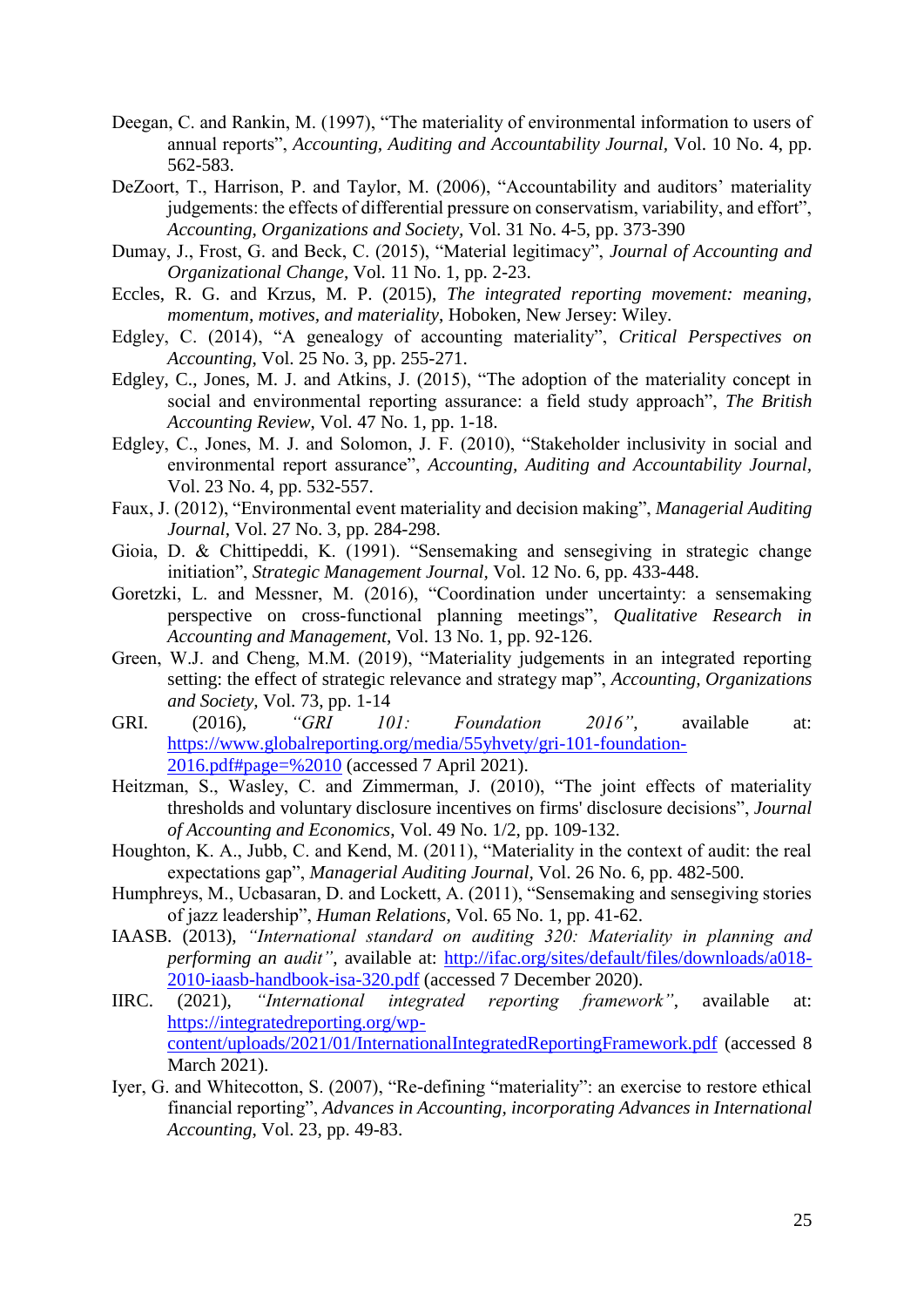- KPMG. (2020), "*The KPMG survey of corporate responsibility reporting 2020*", available at: <https://assets.kpmg/content/dam/kpmg/xx/pdf/2020/11/the-time-has-come.pdf> (accessed 24 May 2021).
- Kraus, K. and Strömsten, T. (2012), "Going public: the role of accounting and shareholder value in making sense of an IPO", *Management Accounting Research*, Vol. 23 No. 3, pp. 186-201.
- Lai, A., Melloni, G. and Stacchezzini, R. (2017), "What does materiality mean to integrated reporting preparers? An empirical exploration", *Meditari Accountancy Research,* Vol. 25 No. 4, pp. 533-552
- Maclean, M., Harvey, C. and Chia, R. (2011), "Sensemaking, storytelling and the legitimization of elite business careers", *Human Relations*, Vol. 65 No. 1, pp. 17-40.
- Maitlis, S. (2005), "The social process of organizational sensemaking", *Academy of Management Journal*, Vol. 48, pp. 21-49.
- Maitlis, S. and Christianson, M. (2014), "Sensemaking in organizations: taking stock and moving forward", *The Academy of Management Annals*, Vol. 8 No. 1, pp. 57-125.
- Messier, W. F., Martinov-Bennie, N. and Eilifsen, A. (2005), "A review and integration of empirical research on materiality: two decades later", *Auditing: A Journal of Practice and Theory*, Vol. 24 No. 2, pp. 153-187.
- Mio, C., Fasan, M. and Constantini, A. (2019), "Materiality in integrated reporting and sustainability reporting: a paradigm shift?", *Business, Strategy and the Environment,*  Vol. 29 No. 1, pp. 306-320.
- Moroney, R. and Trotman, T. (2016), "Differences in auditor's materiality assessments when auditing financial statements and sustainability reports", *Contemporary Accounting Research,* Vol. 33 No. 2, pp. 551-575.
- Puroila, J. and Mäkelä, H. (2019), "Matter of opinion: exploring the socio-political nature of materiality disclosures in sustainability reporting", *Accounting, Auditing and Accountability Journal,* Vol. 32 No. 4, pp. 1043-1702.
- Roberts, R. W. and Dwyer, P. D. (1998), "An analysis of materiality and reasonable assurance: professional mystification and paternalism in auditing", *Journal of Business Ethics,*  Vol. 17 No. 5, pp. 569 -578.
- Sandberg, J. and Tsoukas, H. (2015), "Making sense of the sensemaking perspective: its constituents, limitations, and opportunities for further development", *Journal of Organizational Behavior,* Vol. 26 No. S1, pp. S6-S32.
- SASB. (2018), "SASB materiality map", available at: [https://materiality.sasb.org](https://materiality.sasb.org/) (accessed 6 January 2021).
- Solomon, J. F. and Edgley, C. (2008), "The abandoned mandatory OFR: a lost opportunity for SER", *Social Responsibility Journal*, Vol. 43 No. 3, pp. 324-348.
- Stein, M., Salterio, S.E. and Shearer, T. (2017), "Transparency" in accounting and corporate governance: making sense of multiple meanings", *Accounting and the Public Interest*, Vol. 17 No. 1, pp. 31-59.
- Tillman, K. and Goddard, A. (2008), "Strategic management accounting and sensemaking in a multinational company", *Management Accounting Research*, Vol. 19 No. 1, pp. 80- 102.
- Unerman, J. and Zappettini, F. (2014), "Incorporating materiality considerations into analyses of absence from sustainability reporting", *Social and Environmental Accountability Journal,* Vol. 34 No. 3, pp. 172-186.

Weick, K. (1995), *Sensemaking in organizations*. Thousand Oaks, CA: Sage Publications.

1

<sup>&</sup>lt;sup>i</sup> This email extract is largely unedited; only participant and company names have been changed to protect anonymity.